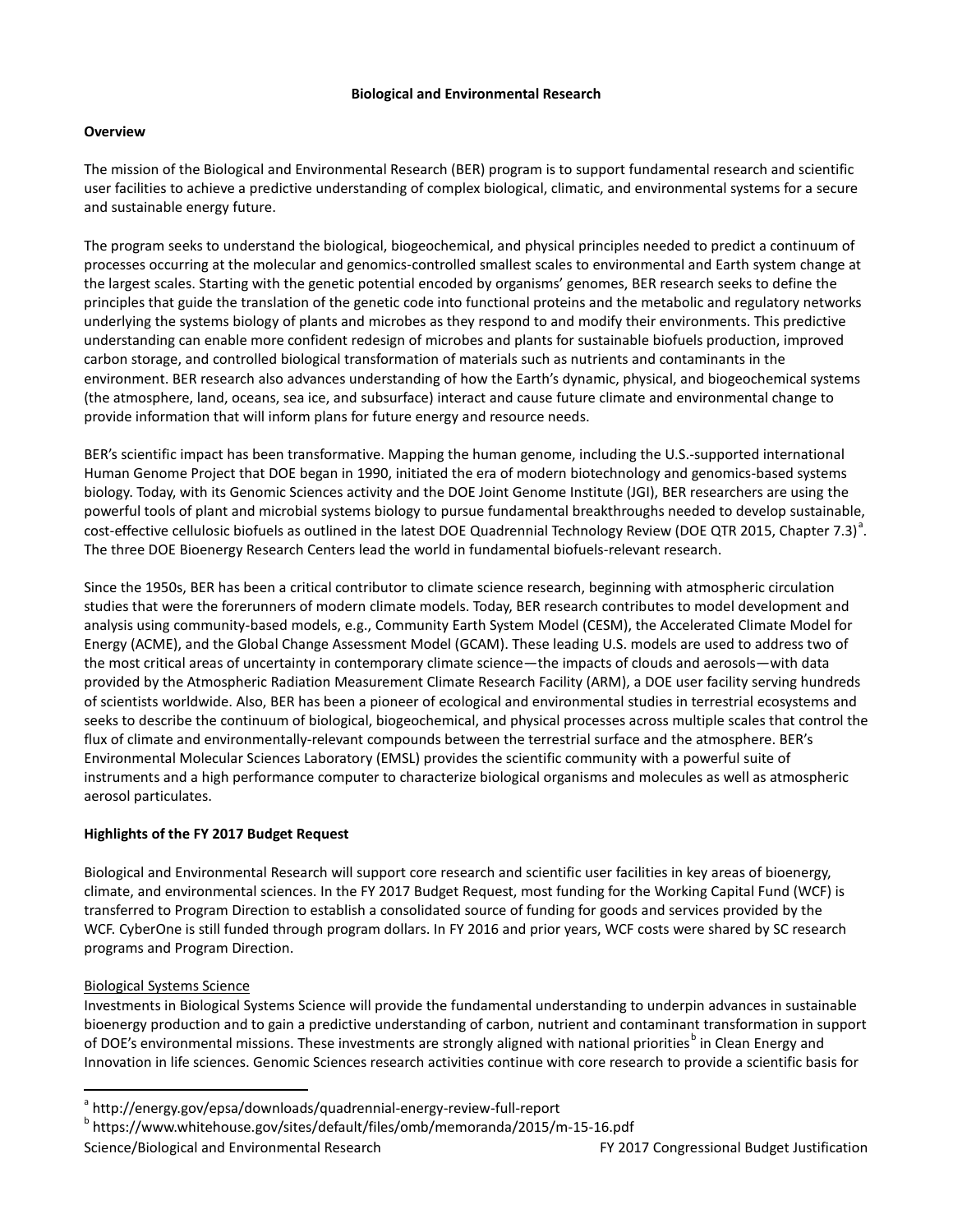sustainable and cost effective bioenergy production; this includes the DOE Bioenergy Research Centers (BRCs) and Mission Innovation funding to speed translation of basic research results to industry for contributions to clean energy. Biosystems design research increases to develop the knowledge necessary to engineer specific beneficial traits into plants and microbes for making clean energy biofuels or products from renewable biomass. A new investment in microbiome research is also proposed that builds on BER's considerable experience in fundamental genomic science of plants and microbes and extends that expertise to understand the fundamental principles governing microbiome establishment, function, and interactions in diverse environments<sup>[a](#page-1-0)</sup>. Gaining a predictive understanding of how microbiomes control the availability of materials such as carbon and nutrients, and respond to changes in the environment or interact with plants, is crucial to advancing DOE's sustainable bioenergy production and environmental research. These fundamental genomic science activities are supported by ongoing efforts to combine molecular and genomic scale information and to develop integrated networks and computational models of system dynamics and behavior. The DOE Joint Genome Institute (JGI) remains an essential component for DOE systems biology efforts providing high quality genome sequence data and analysis techniques for a wide variety of plants and microbial communities. The JGI continues to implement its strategic plan to incorporate new capabilities to sequence DNA and also to interpret, manipulate, and synthesize DNA in support of sustainable renewable energy and products, and environmental research. With this range of capabilities, JGI is also uniquely positioned to support and advance DOE bioenergy and environmental microbiome research, as well as provide broader user access to DNA synthesis capabilities in support of the BRAIN initiative.

# Climate and Environmental Sciences

Climate and Environmental Research activities will focus on scientific analysis of the sensitivity and uncertainty of climate predictions to physical and biogeochemical processes, with emphasis on both Arctic and Tropical environments, as part of the Next Generation Ecosystem Experiments (NGEEs) in Alaska and at tropical sites. These investments reflect national priorities<sup>1</sup> in Global Climate Change, Information Technology and High Performance Computing, Ocean and Arctic Issues, and R&D for informed policy-making and management. Each major field study, including the two NGEEs, contains a modeling component; investments in Climate Model Development and Validation focus on model architecture restructuring, exploiting new software engineering and computational upgrades, incorporating scale-aware physics in all model components and enhanced efforts to assess and validate model results. Increased investment will produce an earth system model capability that includes a human component involving vulnerability analysis and integrated assessment, tailored to DOE requirements, e.g., new research to understand the interdependencies of water, energy and climate change, for a variety of scenarios applied to spatial scales as small as 10km. The model system will have improved resolution that will include new codes for running on numerous processors, flexibility toward future computer architectures, and enhanced usability, testing, adaptability, multi-scale treatments, and provenance. The modeling efforts will be validated against new atmospheric and terrestrial observations.

ARM continues long-term measurements at fixed sites in Alaska, Oklahoma, and the Azores, selected for scientific impact on improving climate models. The ARM mobile facilities will deploy to three climate-sensitive regions demanding focused and targeted measurements in the Arctic, Antarctic, and the Atlantic Ocean.

EMSL will focus on an aggressive research agenda aligned with BER program research areas and highlighting opportunities with the new High Resolution and Mass Accuracy Capability (HRMAC) instrument; with greatly improved dynamic range and sensitivity, HRMAC will enable a characterization and quantitation of the chemical constituents and dynamics of complex natural systems in the environment including microbial communities, atmospheric aerosols, and the soil and rhizosphere ecosystem. EMSL funding levels are enhanced to support characterization of novel biosensors and biomaterials relevant to the goals of the BRAIN initiative.

The Data Management effort will focus on advancing the Climate and Environmental Data Analysis and Visualization activity that will incorporate high resolution Earth system models with interdependent components involving energy and infrastructure sector models, field observations, raw data from environmental field experiments, and analytical tools for system diagnostics, validation, and uncertainty quantification.

Within the FY 2017 Budget Request, Climate and Environmental Sciences, specifically, Climate and Earth System Modeling Integrated Assessment activities, supports the DOE Energy-Water Nexus (EWN) crosscut. EWN is a set of cross-program collaborations designed to accelerate the Nation's transition to more resilient energy and coupled energy-water systems.

<span id="page-1-0"></span>Science/Biological and Environmental Research **FY 2017** Congressional Budget Justification <sup>a</sup> https://www.whitehouse.gov/sites/default/files/microsites/ostp/NSTC/ftac-mm\_report\_final\_112015\_0.pdf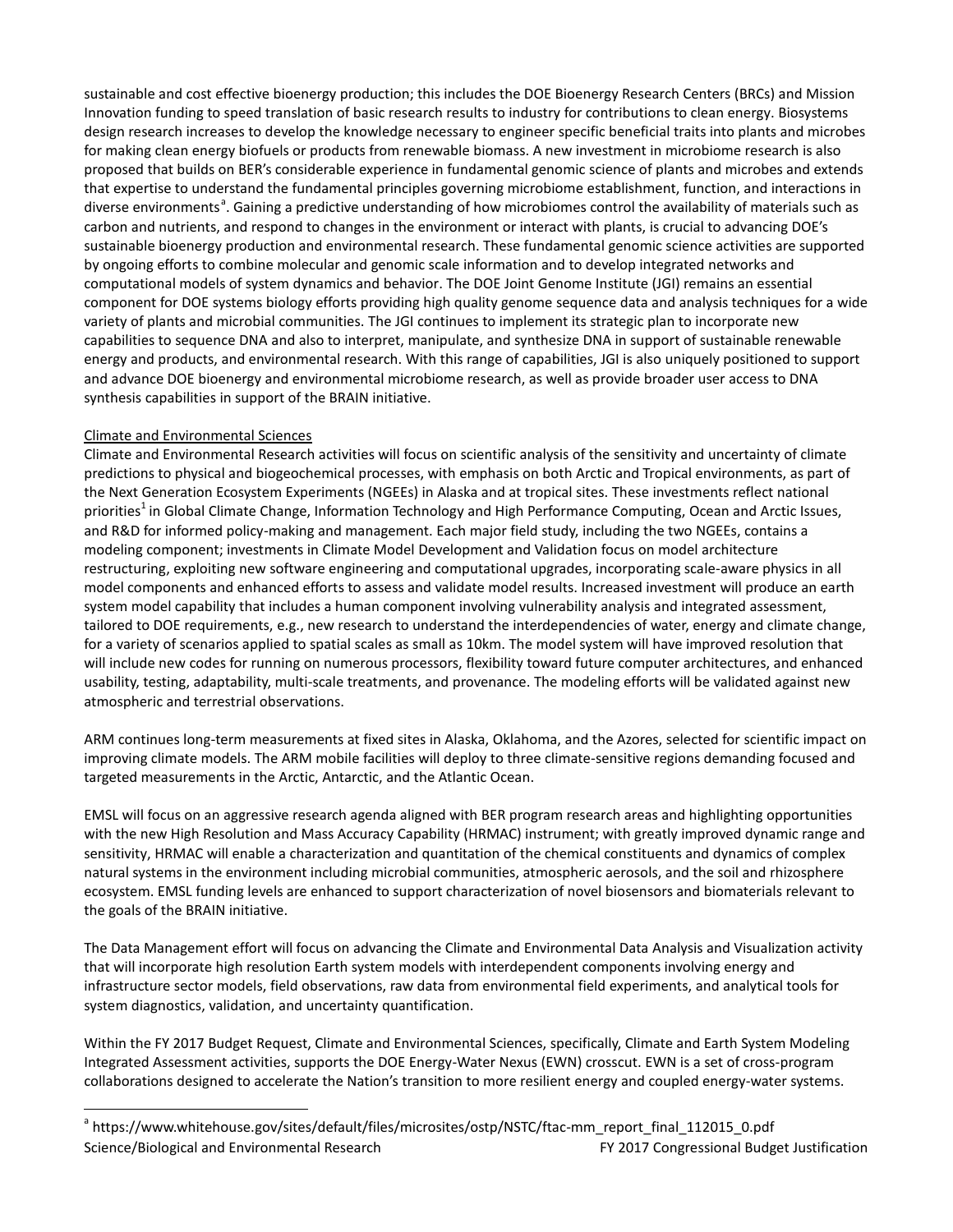There is increasing urgency to address EWN challenges in an integrated way due to changing precipitation and temperature patterns, changes in extreme weather, accelerated drawdown of critical water supplies, population growth and regional migration trends, and the introduction of new technologies that could shift water and energy demands. The BER contribution to the EWN crosscut is in its first key focus area: advanced, integrated data, modeling, and analysis platform to improve understanding and inform decision-making for a broad range of users and at multiple scales.

Increased BER funding for energy-water efforts in FY 2017 will support a set of regional-scale data, modeling and analysis (DMA) test beds focusing on the integration of diverse observational data and modeling outputs, data assimilation, and both analytic and visualization tools to exercise and extend capabilities, and test limits for predictive insights. The regional-scale DMA test beds will serve as the basis for a new high resolution modeling capability for impact, adaptation, and vulnerability (IAV) analysis of energy-water systems.

Exascale computing systems, capable of at least one billion billion  $(1 \times 10^{18})$  calculations per second are needed to support diverse areas of research that are critical to national security objectives and applied research advances in areas such as climate and energy modeling. Exascale systems' computational power is needed to develop the science base and allow for increasingly complex modeling and data-analytic and data-intense applications across the entire Federal complex. The Exascale Computing Initiative (ECI) is a product of long-term collaboration between the SC's Advanced Scientific Computing Research (ASCR) program and the National Nuclear Security Administration's (NNSA) Advanced Simulation and Computing Campaign (ASC) program.

As part of the ECI, BER will be responsible for determining the scope and management of the Climate Modeling programs that in turn demand access to extreme scale computational capabilities. Climate modeling science requires very high resolution representations of atmospheric, oceanic, and terrestrial processes across multiple scales, to project how systems such as aerosols, clouds, precipitation, surface hydrology, ecosystems, and Arctic tundra, sea ice, and ice sheets will shift in highly variable and complex ways in response to and as part of climate change. Energy and infrastructure planning will require precise projections of temperature exceedances, water availability, sea-level rise, storm likelihood, and crop potentials. The Extreme Challenges workshop series and the Advanced Scientific Computing Advisory Committee Subcommittee report on Exascale climate science described the need to understand the dynamic physical, hydrological, biogeochemical, and ecological evolution of the climate system, with quantification of the uncertainties in regional projections as well as the impacts on regional and sub-decadal to multi-decadal scales.

# **FY 2017 Crosscuts (\$K)**

|                                       | EWN    | ECI    | Total  |
|---------------------------------------|--------|--------|--------|
| Biological and Environmental Research | 24,300 | 10,000 | 34,300 |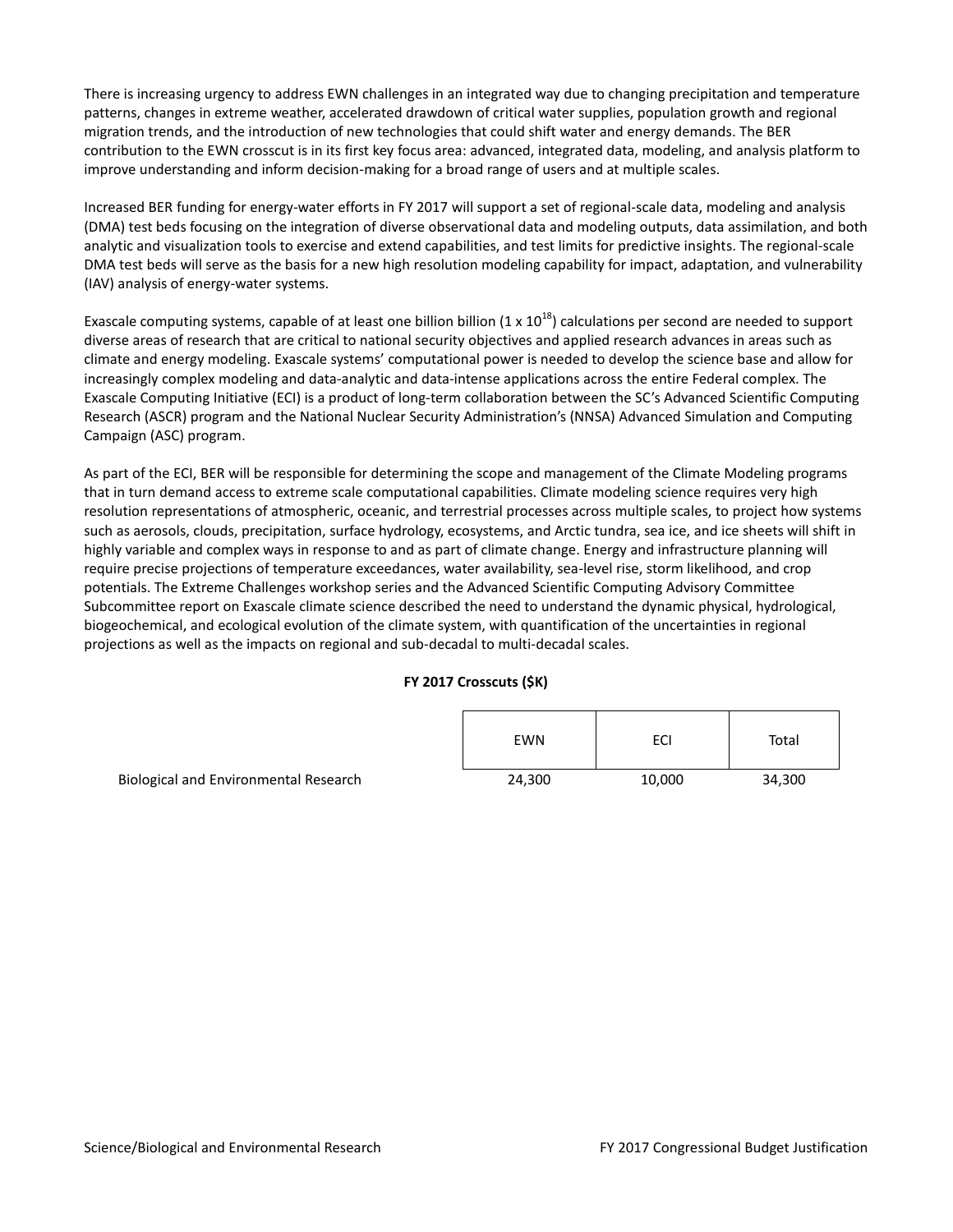# <span id="page-3-1"></span><span id="page-3-0"></span>**Biological and Environmental Research Funding (\$K)**

|                                                                | FY 2015 Enacted | FY 2015 Current <sup>a</sup> | FY 2016 Enacted | FY 2017 Request <sup>b</sup> | FY 2017 vs FY 2016 |
|----------------------------------------------------------------|-----------------|------------------------------|-----------------|------------------------------|--------------------|
| <b>Biological Systems Science</b>                              |                 |                              |                 |                              |                    |
| <b>Genomic Science</b>                                         |                 |                              |                 |                              |                    |
| <b>Foundational Genomics Research</b>                          | 73,228          | 73,228                       | 76,125          | 104,171                      | $+28,046$          |
| <b>Genomics Analysis and Validation</b>                        | 10,000          | 10,000                       | 9,248           | 9,248                        |                    |
| Metabolic Synthesis and Conversion                             | 16,262          | 16,262                       | 16,262          | 16,262                       | <sup>0</sup>       |
| <b>Computational Biosciences</b>                               | 16,395          | 16,395                       | 16,395          | 16,395                       | $\Omega$           |
| <b>Bioenergy Research Centers</b>                              | 75,000          | 75,000                       | 75,000          | 89,550                       | $+14,550$          |
| <b>Total, Genomic Science</b>                                  | 190,885         | 190,885                      | 193,030         | 235,626                      | +42,596            |
| <b>Mesoscale to Molecules</b>                                  | 9,680           | 9,680                        | 9,623           | 10,623                       | $+1,000$           |
| <b>Radiological Sciences</b>                                   |                 |                              |                 |                              |                    |
| Radiochemistry and Imaging Instrumentation                     | 2,665           | 2,665                        | 1,000           | 0                            | $-1,000$           |
| Radiobiology                                                   | 2,409           | 2,409                        | 1,000           | 0                            | $-1,000$           |
| <b>Total, Radiological Sciences</b>                            | 5,074           | 5,074                        | 2,000           | 0                            | $-2,000$           |
| <b>Biological Systems Facilities and Infrastructure</b>        |                 |                              |                 |                              |                    |
| Structural Biology Infrastructure                              | 14,895          | 14,895                       | 10,000          | 10,000                       | 0                  |
| Joint Genome Institute                                         | 69,500          | 69,500                       | 69,500          | 70,463                       | $+963$             |
| <b>Total, Biological Systems Facilities and Infrastructure</b> | 84,395          | 84,395                       | 79,500          | 80,463                       | $+963$             |
| SBIR/STTR                                                      | 9,858           | 0                            | 10,118          | 12,339                       | $+2,221$           |
| <b>Total, Biological Systems Science</b>                       | 299,892         | 290,034                      | 294,271         | 339,051                      | +44,780            |
| <b>Climate and Environmental Sciences</b>                      |                 |                              |                 |                              |                    |
| <b>Atmospheric System Research</b>                             | 25,892          | 25,966                       | 26,392          | 26,392                       | 0                  |
| <b>Environmental System Science</b>                            |                 |                              |                 |                              |                    |
| <b>Terrestrial Ecosystem Science</b>                           | 44,034          | 44,034                       | 40,035          | 40,035                       | 0                  |
| Subsurface Biogeochemical Research                             | 23,533          | 23,533                       | 23,207          | 23,207                       | $+0$               |
| <b>Total, Environmental System Science</b>                     | 67,567          | 67,567                       | 63,242          | 63,242                       | $+0$               |
| <b>Climate and Earth System Modeling</b>                       |                 |                              |                 |                              |                    |
| Climate Model Development and Validation                       | 0               | 0                            | 15,448          | 10,000                       | $-5,448$           |
| Regional and Global Climate Modeling                           | 26,159          | 26,029                       | 30,088          | 30,088                       |                    |
| <b>Earth System Modeling</b>                                   | 35,303          | 35,303                       | 35,569          | 35,569                       | 0                  |
| <b>Integrated Assessment</b>                                   | 9,733           | 9,789                        | 17,567          | 27,874                       | $+10,307$          |
| <b>Total, Climate and Earth System Modeling</b>                | 71,195          | 71,121                       | 98,672          | 103,531                      | $+4,859$           |

<sup>&</sup>lt;sup>a</sup> Reflects the transfer of Small Business Innovation/Technology Transfer Research (SBIR/STTR) funds within the Office of Science.<br><sup>b</sup> A transfer of \$1,269,000 to Science Program Direction is to consolidate all Working C

Science/Biological and Environmental Research **Page 4** Page 4 FY 2017 Congressional Budget Justification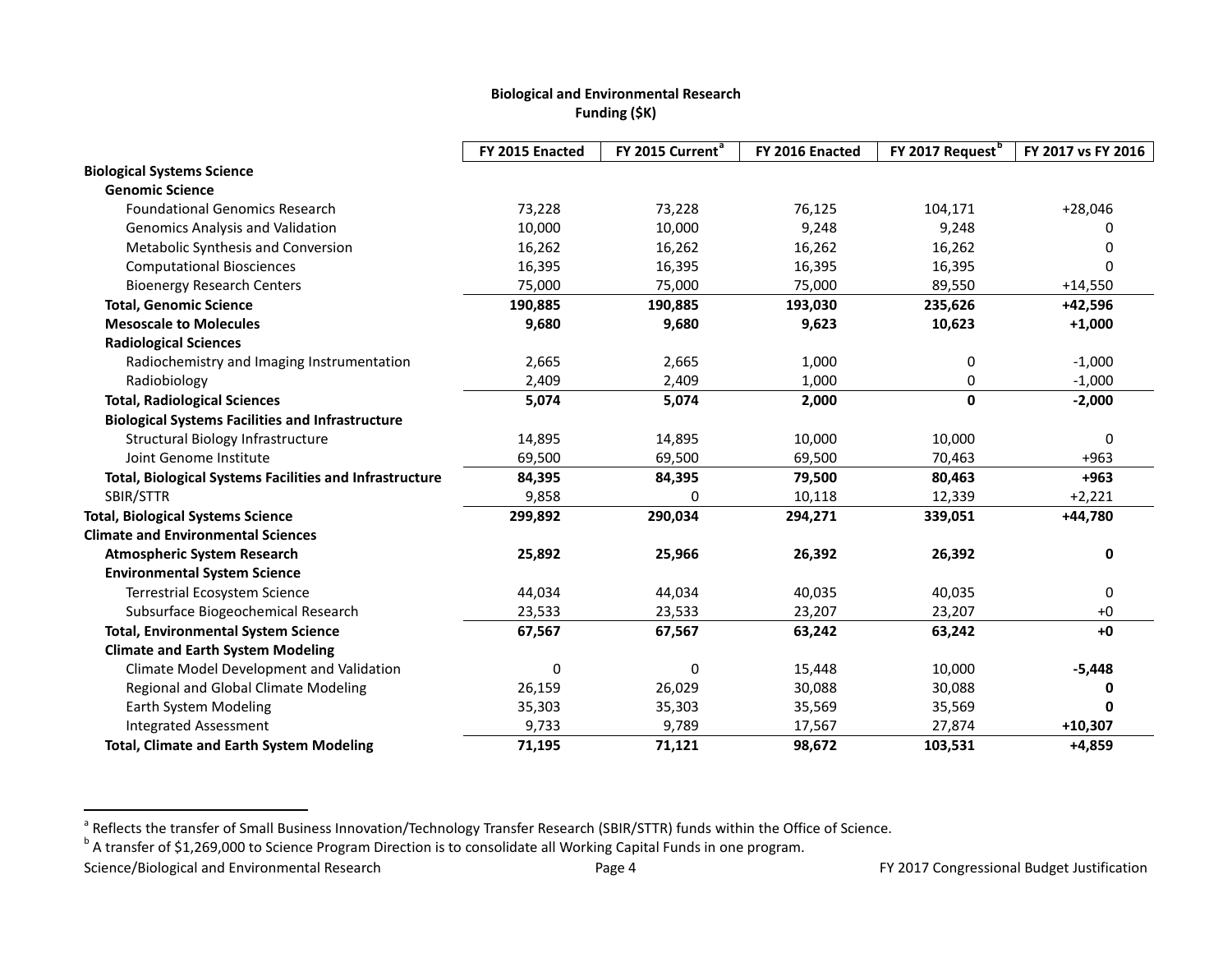|                                                        | FY 2015 Enacted | FY 2015 Current <sup>a</sup> | FY 2016 Enacted | FY 2017 Request <sup>"</sup> | FY 2017 vs FY 2016 |
|--------------------------------------------------------|-----------------|------------------------------|-----------------|------------------------------|--------------------|
| <b>Climate and Environmental Facilities and</b>        |                 |                              |                 |                              |                    |
| <b>Infrastructure</b>                                  |                 |                              |                 |                              |                    |
| Atmospheric Radiation Measurement Climate              |                 |                              |                 |                              |                    |
| Research Facility                                      | 67.429          | 67.429                       | 65.429          | 65.429                       | $+0$               |
| Environmental Molecular Sciences Laboratory            | 45.501          | 45,501                       | 43.191          | 45.552                       | $+2.361$           |
| Data Management                                        | 5,000           | 5,000                        | 7,066           | 7,066                        | +0                 |
| <b>Total, Climate and Environmental Facilities and</b> |                 |                              |                 |                              |                    |
| Infrastructure                                         | 117,930         | 117,930                      | 115,686         | 118,047                      | $+2,361$           |
| SBIR/STTR                                              | 9,524           | 0                            | 10,737          | 11,657                       | +920               |
| <b>Total, Climate and Environmental Sciences</b>       | 292,108         | 282,584                      | 314,729         | 322,869                      | $+8,140$           |
| <b>Total, Biological and Environmental Research</b>    | 592,000         | 572,618                      | 609,000         | 661,920                      | +52,920            |
| <b>SBIR/STTR Funding:</b>                              |                 |                              |                 |                              |                    |

FY 2015 transferred: SBIR \$17,033,000 and STTR \$2,349,000.

FY 2016 projected: SBIR \$18,135,000; STTR \$2,720,000.

FY 2017 Request: SBIR \$21,038,000; STTR \$2,958,000.

<sup>&</sup>lt;sup>a</sup> Reflects the transfer of Small Business Innovation/Technology Transfer Research (SBIR/STTR) funds within the Office of Science.<br><sup>b</sup> A transfer of \$1,269,000 to Science Program Direction is to consolidate all Working Ca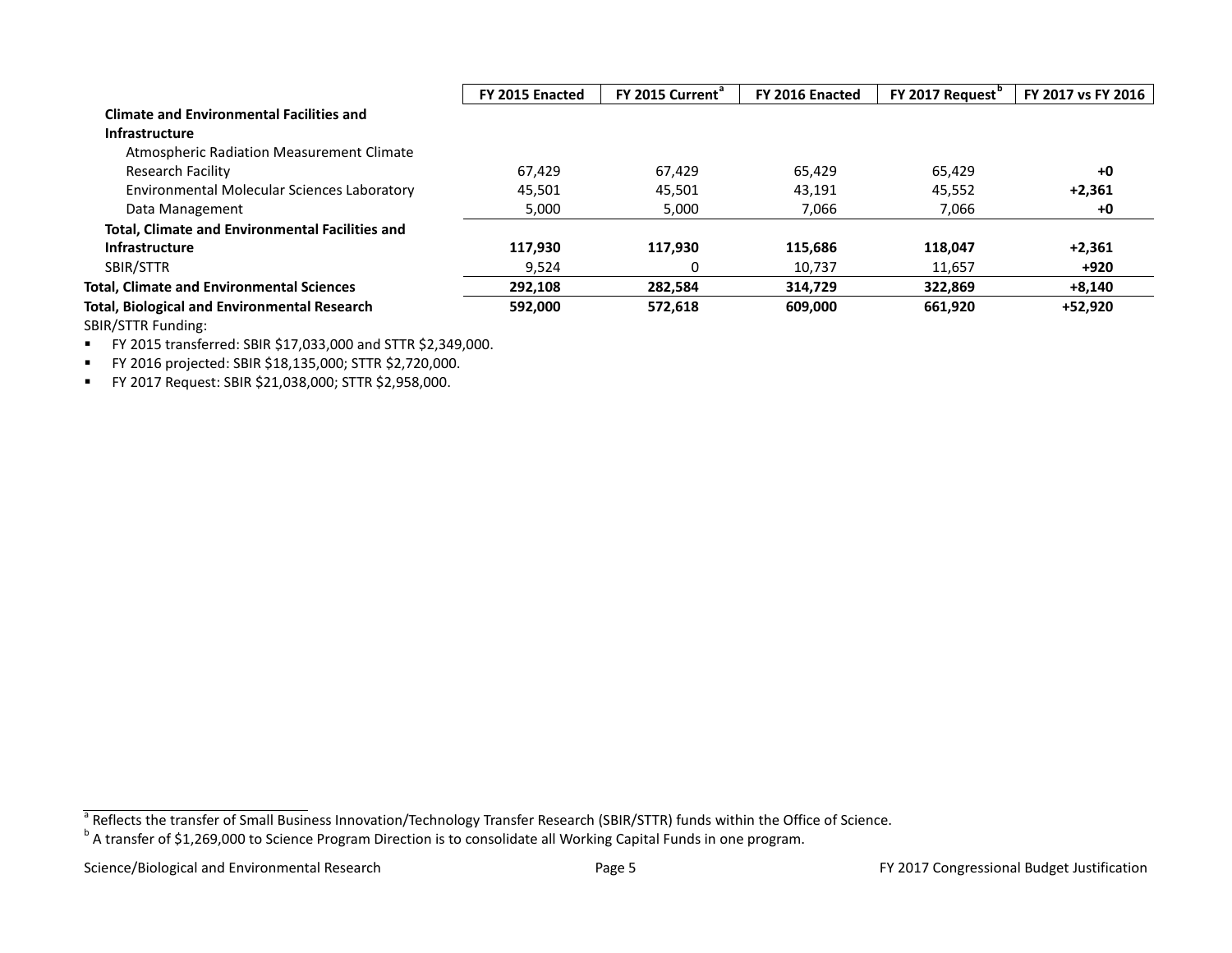## **Biological and Environmental Research Explanation of Major Changes (\$K)**

**Biological Systems Science:** Investments in Genomic Science increase integrative and knowledge transfer efforts at the DOE Bioenergy Research Centers with continued complementary research on potential bioenergy feedstock plants, sustainability research for bioenergy, biosystems design, microbial community impacts on carbon and nutrient cycling, and integrative computational approaches for systems biology research. Increased investment in Genomic Science will build on BER's fundamental genomic science research and extend these activities to understanding how microbes and plants interact in a range of microbiomes of relevance to DOE's bioenergy and environmental missions. Additionally, the development of new bioimaging technology through the Mesoscale to Molecules activity will expand efforts to create new integrative imaging platforms to understand the expression and function of genome information encoded within cells. JGI continues to provide DNA sequencing, analysis and synthesis support to researchers, as well as for targeted efforts relevant to the BRAIN initiative. Final funding for Radiological Sciences is provided in FY 2016. **+44,780**

**Climate and Environmental Sciences:** Climate and Earth System modeling continues investments in new research to evaluate an additional set of geographic regions that complement existing efforts in the Arctic and the Tropics, which are poorly represented in climate models yet are cause for significant sources of prediction uncertainty. New data, modeling and analysis efforts in support of the energy-water nexus crosscut will be structured around regional-scale test beds. Climate Model Development and Validation is decreased in response to model architecture restructuring that initially uses only the ARM Oklahoma site as a research testbed plus limited data collection for the ARM Alaska sites, uses new software engineering and computational upgrades, and incorporates scale-aware physics in all model components. Environmental System Science continues and will seek greater efficiencies by aggregating a higher fraction of its research into decadal-scale climate-ecosystem science campaigns e.g., NGEE Arctic, NGEE Tropics, a northern peatland experiment, and AmeriFlux. The Environmental Molecular Sciences Laboratory (EMSL) increase will address a more focused set of scientific topics that exploit recently installed capabilities involving HRMAC, live cell imaging, and radiological science capabilities, as well as more extensive use of integrating data from other EMSL instrumentation into process and systems models and simulations to address challenging problems in the biological, environmental, and climate sciences, and to benefit the BRAIN initiative. The Climate and Environmental Data Analysis and Visualization activity continues to provide an integrated capability that allows compatibility and interoperability involving both observed and model generated climate information. Information as part of this activity involves multiple model products in the Earth System Grid Federation (ESGF), and data from environmental field experiments, ARM facility observations, and components of the EMSL data base. ARM continues its investments in planned field deployments of the ARM Mobile Facilities (AMFs) to under-observed regions and develops new Unmanned Aerial Vehicle (UAV) capabilities. **+8,140**

#### **Total, Biological and Environmental Research +52,920**

#### **FY 2017 vs FY 2016**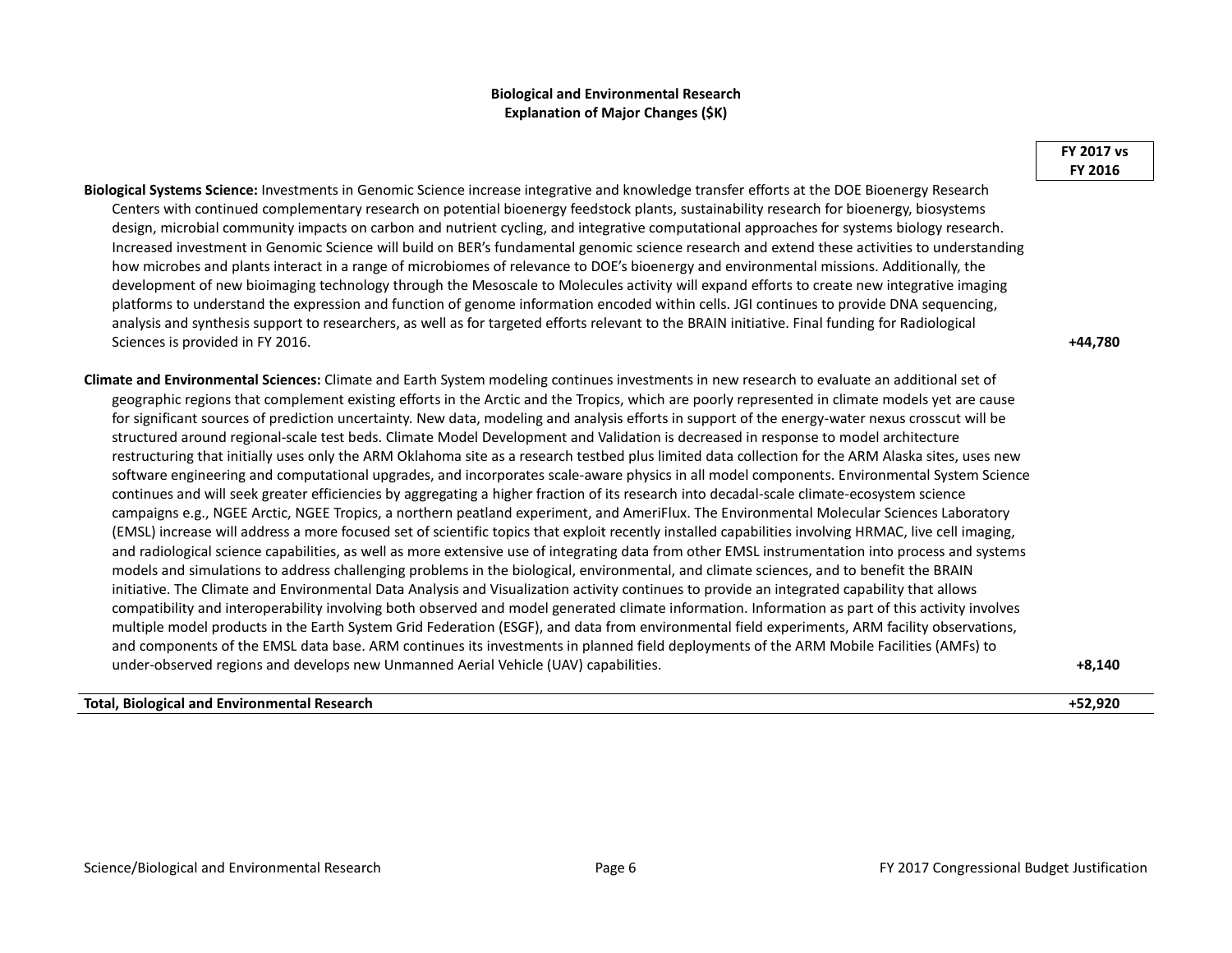## **Basic and Applied R&D Coordination**

BER research underpins the needs of DOE's energy and environmental missions. Basic research on microbes and plants provides fundamental understanding that can be used to develop new bioenergy crops and improved biofuel production processes th[a](#page-6-0)t enable a more sustainable bioeconomy, as outlined in the latest DOE Quadrennial Technology Report (QTR<sup>a</sup>) and highlighted in a recent National Academy of Sciences study on the Industrialization of Biology (NAS 2015<sup>[b](#page-6-1)</sup>). BER fundamental bioenergy science underpins and is relevant to other DOE offices and agencies, including DOE's Office of Energy Efficiency and Renewable Energy (EERE) and the Advanced Research Projects Agency-Energy (ARPA-E), and the U.S. Department of Agriculture. Coordination with other federal agencies on priority science needs occurs through the Biomass Research and Development Board, a Congressionally mandated interagency group created by the Biomass Research and Development Act of 2000, as amended by the Energy Policy Act of 2005 and the Agricultural Act of 2014, and under the White House Office of Science and Technology Policy (OSTP). Additionally, memoranda of agreement (MOAs) have been signed with the National Science Foundation (NSF) and the National Institute of Allergy and Infectious Diseases (NIAID) to cooperate on computational biology and bioinformatic developments within the DOE Systems Biology Knowledgebase (KBase). Microbiome research is coordinated by OSTP through the Life Science Subcommittee of the National Science and Te[c](#page-6-2)hnology Council (NSTC) and priorities articulated in a recent NSTC report<sup>c</sup>. BER, along with other SC program offices, is in close coordination with the National Institutes of Health (NIH) and the Presidential BRAIN Initiative to develop next generation tools and technologies to optimally align exascale developments with research into the brain. The major goals for the DOE contribution to the BRAIN Initiative focus on the development of these enabling technologies, with respect to three major themes: developing the specialized, high-resolution tools for measuring key neurological processes, developing the capabilities for obtaining a dynamic, real-time read-out of these measurements, and developing the integrated computational framework for analyzing and interpreting this dynamic multi-modal data. Developing the tools to integrate and synthesize multimodal data on the brain and nervous system would be unprecedented and would inform other analyses of complex systems. A workshop will be held in FY 2016 to inform the priority requirements for developing novel biosensors and probes that can measure key molecular components or processes relevant to neuroscience.

BER research to understand and predict future changes in the earth's climate system provides important tools that link climate predictions to evaluations of new energy policies and help to guide the design criteria for next generation energy infrastructures. An example is water and the role that water plays in energy extraction, supply and transmission over a range of potential climate states including, for example, multi-year drought, and its role as a balancing factor for energy production when wind and solar energy renewables are included. Water and energy bring together SC, energy technology offices, and energy policy offices of the Department. Coordination among these offices is important for understanding not only water required for all facets of energy production, from biofuels to thermoelectric cooling, but also the energy required to provide water for various uses. BER research on the transport and transformation of energy-related substances in subsurface environments provides understanding that can enable DOE's Office of Environmental Management (EM) to develop new strategies for the remediation of weapons-related and other contaminants at DOE sites, as informed by a recent workshop on Basic Research Needs for EM. In general, BER coordinates with DOE's applied technology programs through regular joint program manager meetings, by participating in their internal program reviews and in joint principal investigator meetings, as well as conducting joint technical workshops. Coordination with other federal agencies on priority climate science needs occurs through the interagency U.S. Global Climate Change Research Program (USGCRP) under OSTP.

## **Program Accomplishments**

*Fundamental Bioenergy Research*. Research results from the DOE Bioenergy Research Centers (BRCs) continue to demonstrate significant progress towards developing new dedicated bioenergy feedstocks and new products from renewable biomass. Switchgrass, specifically modified to be less recalcitrant to cellulosic sugar extraction, thrived in field trials demonstrating the environmental robustness of this potential bioenergy crop. Upon harvest, the modified switchgrass displayed superior bioenergy conversion characteristics relative to native switchgrass demonstrating the development of a new potential bioenergy feedstock. New insights into the composition and structure of lignin have identified ways to recover value-added products from this otherwise by-product of cellulose extraction. Research on the bond structure of lignin has led to new ways to recover aromatic chemicals from this polymer. Likewise, components of ionic liquids, used for the deconstruction of biomass to cellulosic sugars, can be synthesized from compounds derived from lignin. Combined, these results advance the ability to recover and/or make useful products from biomass-derived lignin, a notoriously recalcitrant

<span id="page-6-1"></span><span id="page-6-0"></span><sup>a</sup> http://energy.gov/epsa/downloads/quadrennial-energy-review-full-report<br><sup>b</sup> [http://www.nap.edu/catalog/19001/industrialization-of-biology-a-roadmap-to-accelerate-the-advanced-manufacturi](http://www.nap.edu/catalog/19001/industrialization-of-biology-a-roadmap-to-accelerate-the-advanced-manufacturk)ng<br><sup>c</sup> https://www.whitehouse.gov

<span id="page-6-2"></span>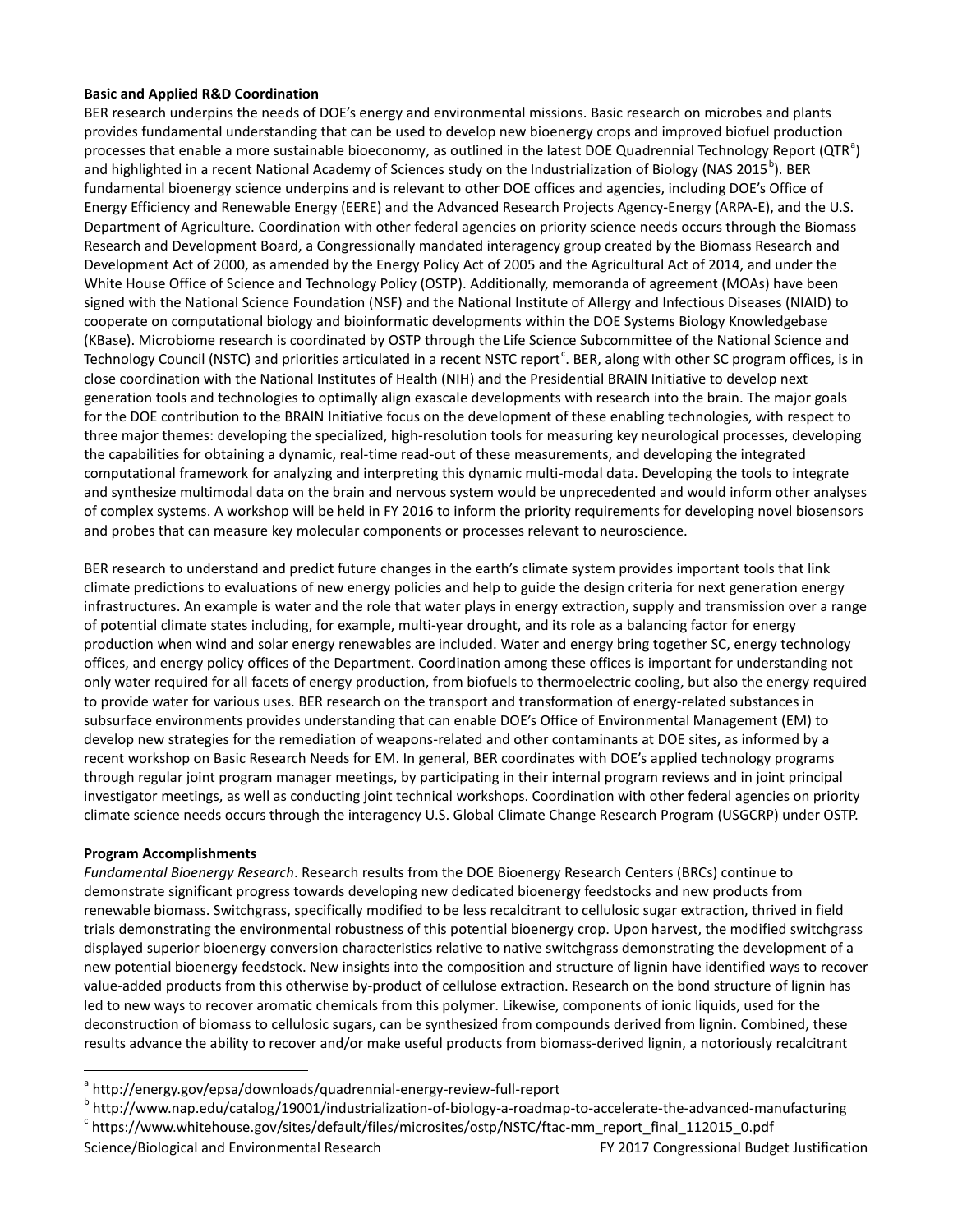structural component of plant cell walls. Because lignin makes up a significant percentage of biomass by weight, these findings represent new potential methods to increase the overall efficiency and range of products that can be produced from renewable biomass.

*Biosystems Design Research.* Recent advances in the Genomic Science activity are making progress on developing the required techniques to underpin a burgeoning biotechnology industry focused on the production of biofuels and bioproducts from renewable biomass. Researchers within the Genomic Science activity recently developed a new genetic system for photosynthetic diatoms that will enable investigations of the biofuel and bioproduct production potential of these microbes. Lack of a robust genetic system often limits the use of most microorganisms as platforms for genetic engineering. This new technique, while applicable to diatoms, may also hold promise for a range of other currently genetically intractable microorganisms needed for biotechnological purposes. Similarly, new high throughput methods to track genetic manipulations within genetically tractable microorganisms are needed to accelerate biotechnological research. A new technique (TRACE) has recently been demonstrated that can more efficiently track genetic modifications in tens of thousands of individual test microbes at a time. The new method efficiently maps combinations of engineered genomic mutations to track and identify those microbes with an enhanced tolerance to biofuel compounds. The technique is broadly applicable to a range of microbial species and will enable rapid screening of modified microbes for bioenergy and bioproducts production. Rapid advances in genetic modification of microorganisms have raised concerns over the potential for proliferation of modified organisms in the environment. New insights into genomic recoding techniques show how microorganisms could be engineered for not only beneficial bioenergy or bioproduct production purposes but also to strictly limit their survival to laboratory settings. New results show how microbial genomes can be recoded to rely on nonstandard amino acids (not available in Nature) thereby restricting their survival to laboratory settings. This research is important to demonstrate new biocontainment strategies that could be employed as developments in biotechnology continue to advance at a very rapid pace in concert with concerns over its use.

*Plant Genomes for Bioenergy Research.* Researchers at the DOE Joint Genome Institute (JGI) recently completed the genome of the eucalyptus tree. JGI is a primary source of complex plant and microbial community genomes for bioenergy and environmental research and completion of the eucalyptus genome is a milestone for BER's bioenergy research efforts. Eucalyptus is one of the most widely planted hardwood trees in the world and represents a globally significant resource for pulp, paper, biomaterials and bioenergy. The complex genome extending across 11 chromosomes is significant because eucalyptus produces a rather diverse set of metabolites that can be readily developed into a range of biofuels or other bioproducts. With the completed genome researchers can also use the information for comparative genomic studies of hardwood trees to identify other beneficial bioenergy traits.

*Improving Climate Models to Better Predict Precipitation.* While climate models are adept at predicting future temperature changes on regional and global scales, the quality of precipitation predictions has not kept pace. To address this need, scientists used observations from the DOE Atmospheric Radiation Measurement Climate Research Facility (ARM) to discover that precipitation forecasts are limited largely by overly simplistic formulas for Secondary Organic Aerosols (SOAs) that influence droplet initiation and cloud formation. Using laboratory and field experimental data, the research has improved the understanding of SOA chemistry, including better understanding of how SOAs serve as cloud condensation nuclei. The improved formulas were incorporated into a climate model with significantly improved predictability of clouds and precipitation.

*Simulating Agricultural Irrigation in Earth System Models.* World agriculture consumes about 87 percent of global fresh water withdrawal, acting as a dominant component of the global water cycle with impacts on local and regional climates. Previous studies of irrigation impacts on climate have focused on a subset of local surface processes, but no study has applied uncertainty quantification methodologies to the combination of atmospheric, terrestrial, and water cycle interdependencies. Scientists upgraded the land component (CLM4) of the Community Earth System Model (CESM), to simulate irrigation water use and climatic feedbacks. Drawing upon two widely-used data sets from the agriculture census, they found that CLM4 could be improved by applying updated calibrations and incorporating information on the spatial distribution and intensity of irrigated areas. More importantly, the team identified a way to realistically assess the impacts of irrigation on climate and strategies to improve water management practices. Their results integrate a new set of CLM4 modules into CESM that describe groundwater pumping and irrigation efficiency, stream flow routing, and water management.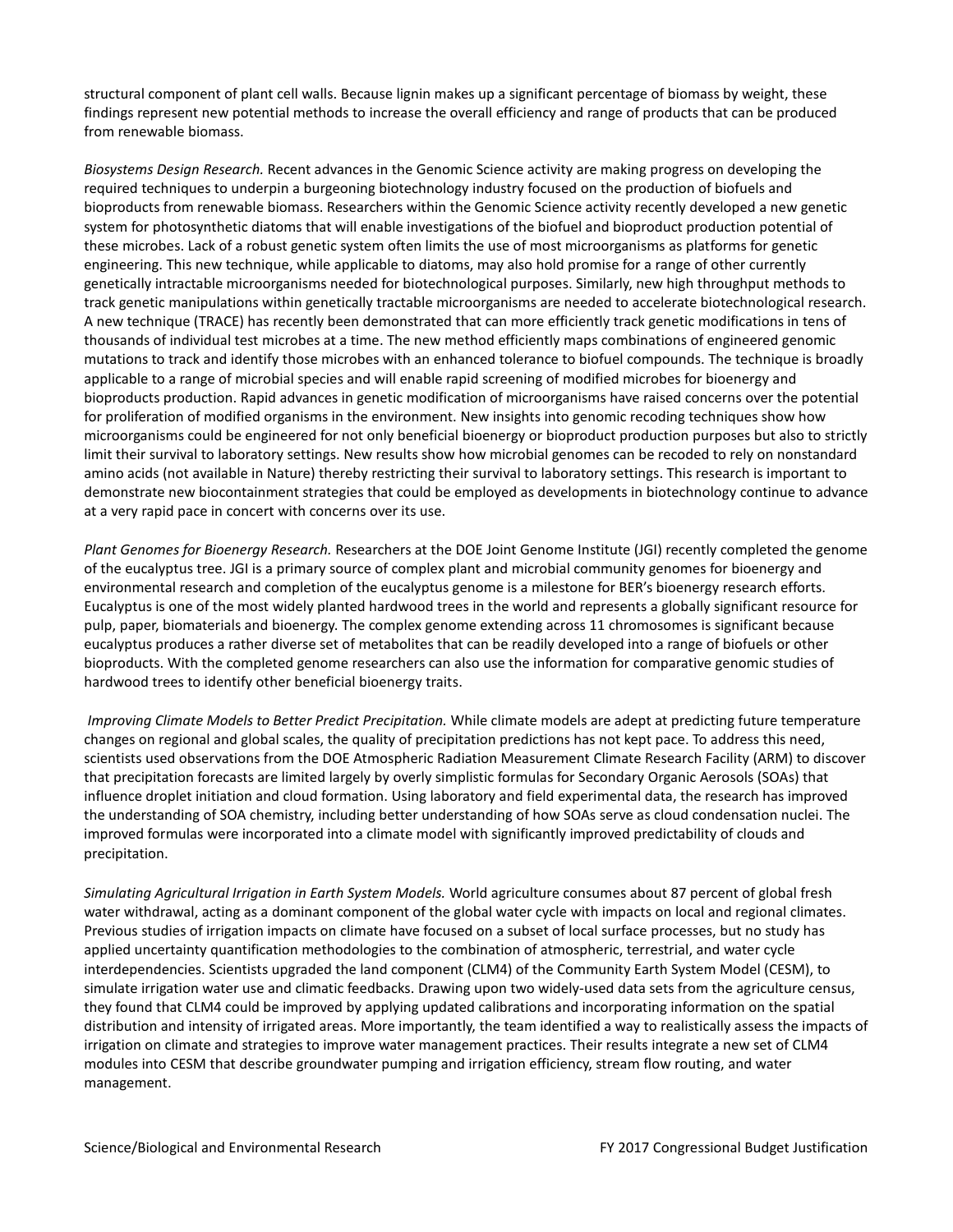# **Biological and Environmental Research Biological Systems Science**

## **Description**

Biological Systems Science integrates discovery- and hypothesis-driven science with technology development on plant and microbial systems relevant to national priorities in clean energy and innovation in life sciences and biology. Systems biology is the multidisciplinary study of complex interactions specifying the function of entire biological systems—from single cells to multicellular organisms—rather than the study of individual isolated components. The Biological Systems Science subprogram employs systems biology approaches to define the functional principles that drive living systems, from microbes and microbial communities to plants and other whole organisms.

Key questions that drive these studies include:

- What information is encoded in the genome sequence?
- How is information exchanged between different subcellular constituents?
- What molecular interactions regulate the response of living systems and how can those interactions be understood dynamically and predictively?

The subprogram builds upon a successful track record in defining and tackling bold, complex scientific problems in genomics—problems that require the development of large tools and infrastructure; strong collaboration with the computational sciences community and the mobilization of multidisciplinary teams focused on plant and microbial bioenergy research. The approaches employed include genome sequencing, proteomics, metabolomics, structural biology, high-resolution imaging and characterization, and integration of information into computational models that can be iteratively tested and validated to advance a predictive understanding of biological systems from molecules to mesoscale.

The subprogram supports operation of a scientific user facility, the DOE Joint Genome Institute (JGI), and use of structural biology facilities through the development of instrumentation at DOE's national scientific user facilities. Support is also provided for research at the interface of the biological and physical sciences and instrumentation to develop new methods for real-time, high-resolution imaging of dynamic biological processes.

## Genomic Science

The Genomic Science activity supports research seeking to reveal the fundamental principles that drive biological systems relevant to DOE missions in energy, climate, and the environment. These principles guide the interpretation of the genetic code into functional proteins, biomolecular complexes, metabolic pathways, and the metabolic/regulatory networks underlying the systems biology of plants, microbes, and communities. Advancing fundamental knowledge of these systems will enable new solutions to national challenges in sustainable bioenergy production, understanding how microbial activity impacts the fate and transport of materials such as nutrients and contaminants in the environment, and developing new approaches to examine the role of biological systems in carbon cycling, biosequestration, and global climate.

The major objectives of the Genomic Science activity are to determine the molecular mechanisms, regulatory elements, and integrated networks needed to understand genome-scale functional properties of microbes, plants, and communities; develop "-omics" experimental capabilities and enabling technologies needed to achieve a dynamic, system-level understanding of organism and community functions; and develop the knowledgebase, computational infrastructure, and modeling capabilities to advance predictive understanding, manipulation and design of biological systems.

A major effort within the portfolio seeks to provide a fundamental understanding of the biology of plants and microbes as a basis for developing cost effective processes for biofuel production from cellulosic biomass. The DOE BRCs are central to this effort and have provided a substantial body of scientific literature and intellectual property towards this goal; increased funding will speed translation of basic research results to industry for contributions to clean energy. Genomic Science also supports fundamental research on identification and introduction of desired traits for new bioenergy crops and microbes, as well as understanding soil microbial communities and how they impact the cycling and fate of carbon, nutrients and contaminants in the environment. A new effort in microbiome research will build on and complement existing genomicbased research, through the study of natural microbiomes and model microbiomes in targeted field environments relevant to BER's bioenergy and climate science research efforts. With a long history in microbial genomics-based research coupled with substantial biotechnological and computational capabilities available within the DOE user facilities, BER is well positioned to make significant contributions to understanding microbiome function.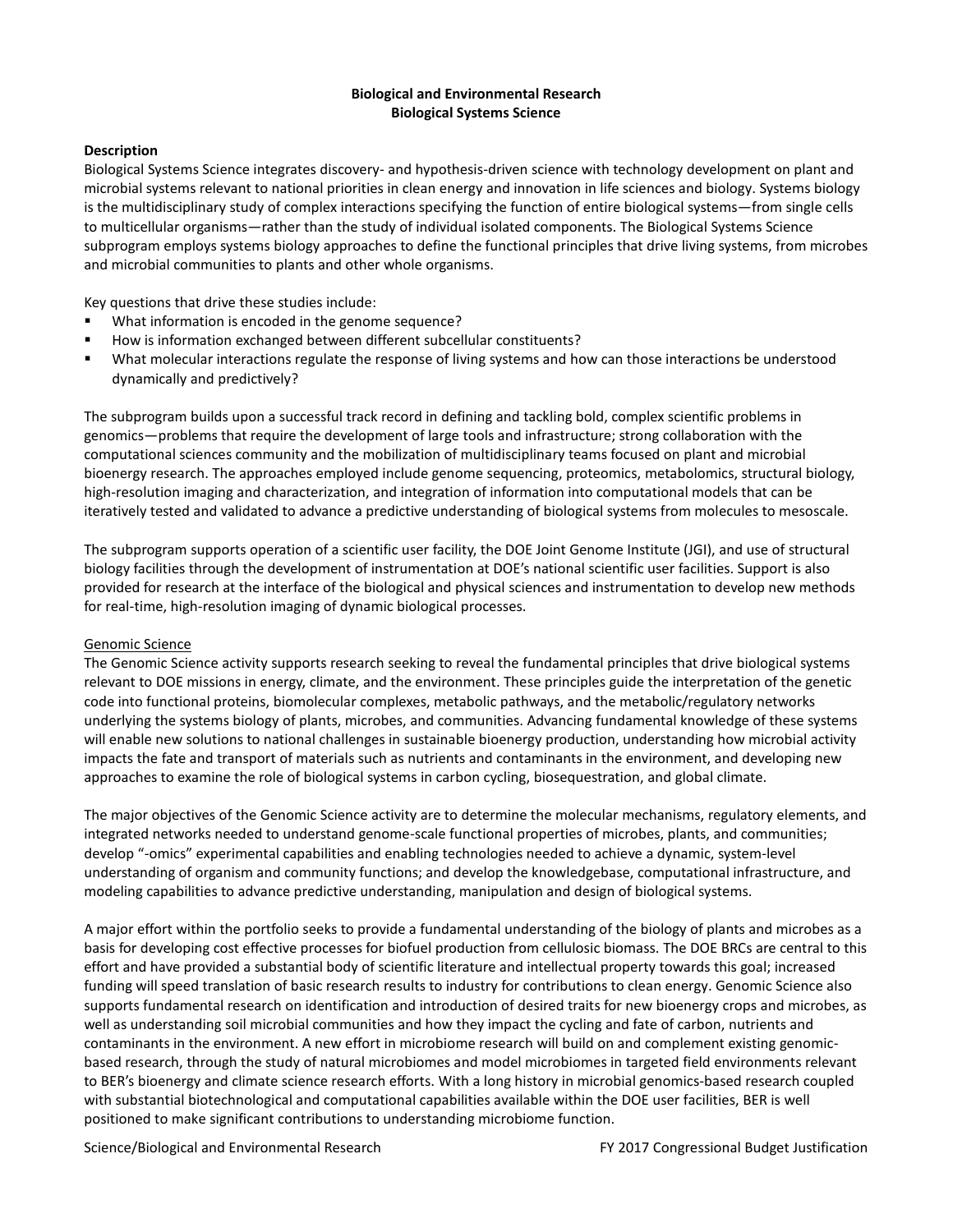Finally, these systems biology efforts are supported by the ongoing development of bioinformatics and computational biology capabilities within the DOE Systems Biology Knowledgebase (KBase). The integrative KBase project seeks to develop the necessary hypothesis-generating analysis techniques and simulation capabilities on high performance computing platforms to accelerate collaborative and reproducible systems biology research within the Genomic Sciences.

## Mesoscale to Molecules

BER approaches to systems biology focus on translating information encoded in an organism's genome to those traits expressed by the organism. These genotype to phenotype translations are key to gaining a predictive understanding of cellular function under a variety of environmental and bioenergy-relevant conditions. The Mesoscale to Molecules activity will continue to encourage the development of new measurement and imaging technologies to visualize the spatial and temporal relationships of key metabolic processes governing phenotypic expression in plants and microbes. This information is crucial towards developing an understanding of the impact of various environmental and/or biosystems designs on whole cell or community function. The activity also has relevance to visualizing cell-cell or cell-plant interactions within a microbiome association.

# Biological Systems Science Facilities and Infrastructure

Biological Systems Science supports unique scientific facilities and infrastructure related to genomics and structural biology that are widely used by researchers in academia, the national laboratories, and industry. The DOE JGI is the only federally funded major genome sequencing center focused on genome discovery and analysis in plants and microbes for energy and environmental applications. High-throughput DNA sequencing underpins modern systems biology research, providing fundamental biological data on organisms and groups of organisms. By understanding shared features of multiple genomes, scientists can identify key genes that may link to biological function. These functions include microbial metabolic pathways and enzymes that are used to generate fuel molecules, affect plant biomass formation, degrade contaminants, or capture CO<sub>2</sub>, leading to the optimization of these organisms for biofuels production and other DOE missions.

The JGI is developing aggressive new strategies for interpreting complex genomes through new high-throughput functional assays, DNA synthesis and manipulation techniques and, genome analysis tools in association with the DOE Systems Biology KBase. These new capabilities are part of the JGI's latest strategic plan to provide users with additional capabilities supporting biosystems design efforts for biofuels and environmental process research, and can also provide synergistic capabilities in partnership with other SC user facilities for the BRAIN initiative. The JGI also performs metagenome (genomes from multiple organisms) sequencing and analysis from environmental samples and single cell sequencing techniques for hard-to-culture microorganisms from understudied environments relevant to the DOE missions. These new metagenomics capabilities will be crucial to supporting a new effort in microbiome research.

BER also supports development and use of specialized instrumentation for biology at major DOE user facilities, such as synchrotron light sources and neutron facilities, in collaboration with the other SC program offices. These research facilities enable science aimed at understanding the structure and properties of biological molecules at resolutions and scales not accessible with instrumentation available in university, research institute, or industrial laboratories. This information is critical in contributing to our understanding of the relationship between genome, biological structure, and function. BER is also taking steps to ensure that the data will be integrated into the DOE Systems Biology KBase to help accelerate practical applications of this knowledge for energy and the environment.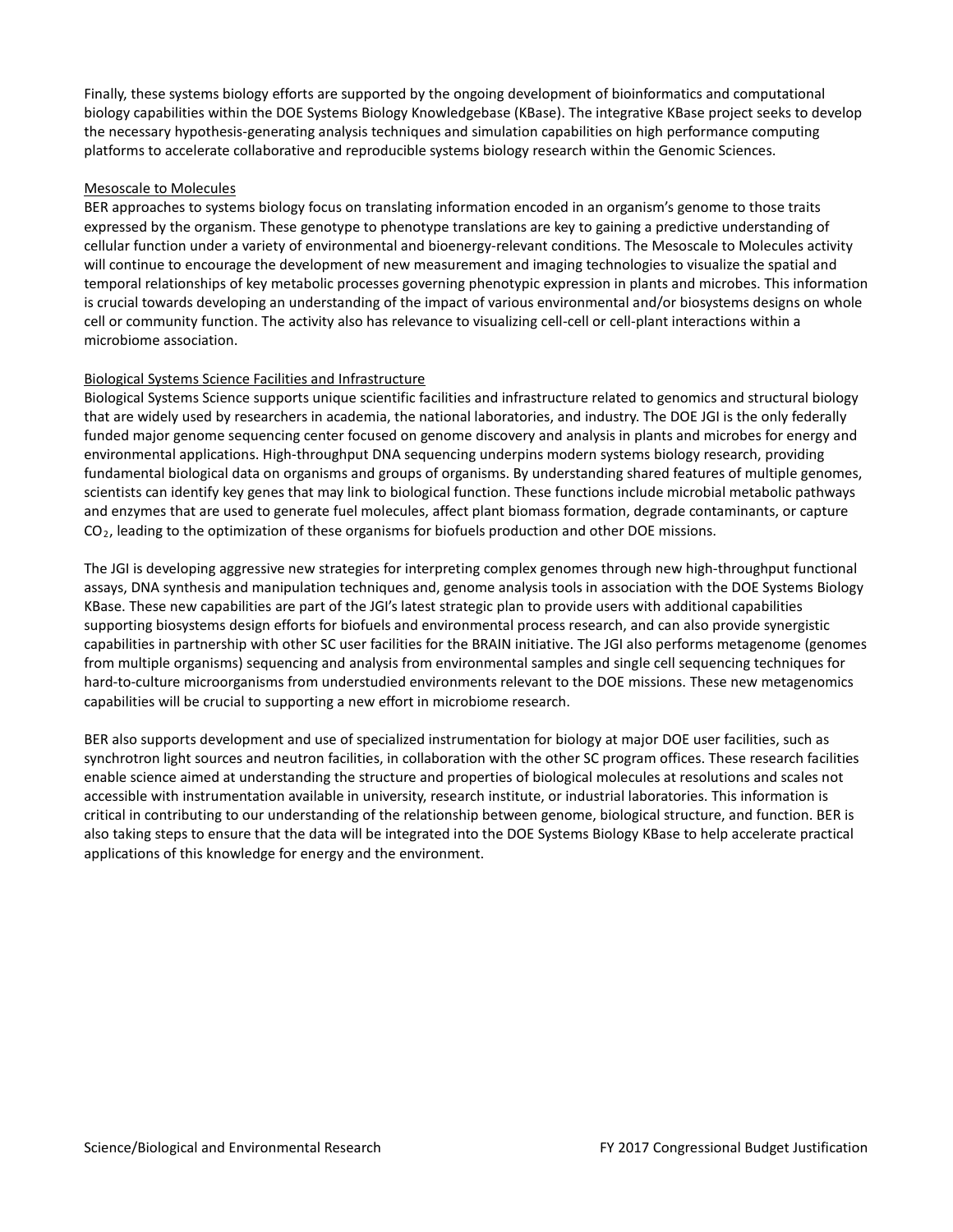# **Biological and Environmental Research Biological Systems Science**

# **Activities and Explanation of Changes**

| FY 2016 Enacted                                       | FY 2017 Request                                          | <b>Explanation of Change</b><br>FY 2017 vs FY 2016 Enacted |
|-------------------------------------------------------|----------------------------------------------------------|------------------------------------------------------------|
| Biological Systems Science \$294,271,000              | \$339,051,000                                            | +\$44,780,000                                              |
| Genomic Science \$193,030,000                         | \$235,626,000                                            | +\$42,596,000                                              |
| Genomic Science continues to remain a top priority.   | Microbes rarely exist in isolation in nature and in fact | The increase will support a new effort in microbiome       |
| Foundational Genomics increases to develop            | interact in myriad dynamic ways with each other and      | research, which will provide insight into multiple         |
| biosystems design techniques for plants and microbial | with changing signals from the environment. These        | microbiomes of relevance to DOE's sustainable              |
| systems relevant to bioenergy production and research | collective interactions constitute a microbiome and      | bioenergy and environmental missions.                      |
| on key parameters influencing the sustainability of   | most of BER's basic bioenergy and environmental          |                                                            |
| bioenergy crops. Genome Analysis and Validation       | process research depends on gaining a more               | It will also provide funding to initiate new work in       |
| continues research on improving the functional        | predictive understanding of microbiome function.         | biosystems design research to allow the selective          |
| characterization of microorganisms and microbial      | Foundational Genomics will increase to support a new     | transfer of genomic traits among plants and microbes.      |
| communities relevant to biofuel production. Metabolic | effort in microbiome research to evaluate interactions   | This facilitates developing the metabolic potential of     |
| Synthesis and Conversion continues research to        | between microorganisms and plants in microbiomes of      | plants and microbes for clean energy and a bio-based       |
| broaden the range of model plant and microbial        | relevance to BER's bioenergy and environmental           | economy.                                                   |
| systems available for bioenergy research and, to      | science missions. Biosystems design efforts will         |                                                            |
| understand the impact of microbial communities on     | increase to pursue innovative techniques to              | The BRCs will receive increased funding for the final      |
| the fate of carbon, nutrients and contaminants in the | manipulate microbe and plant genomes for beneficial      | year of their funding period, which will support efforts   |
| environment. At least 5% of the funding for biodesign | purposes and sustainability research will provide new    | to speed translation of basic research results to          |
| efforts is provided for studies on the environmental, | insights into bioenergy crop production for clean        | industry for contributions to clean energy.                |
| ethical, legal, and societal impacts. Computational   | energy. Genome Analysis and Validation will continue     |                                                            |
| Biosciences continues to advance the bioinformatics   | research on improving the functional characterization    |                                                            |
| and computational biology techniques needed within    | of microorganisms and microbial communities relevant     |                                                            |
| the DOE Systems Biology KBase to accelerate systems   | to biofuel production. Metabolic Synthesis and           |                                                            |
| biology research. Bioenergy research at the DOE       | Conversion will continue research to expand the range    |                                                            |
| Bioenergy Research Centers continues to provide a     | of model plant and microbial systems for bioenergy       |                                                            |
| fundamental scientific basis for cellulosic biofuels  | research and, to understand the impact of microbial      |                                                            |
| production.                                           | communities on the fate of carbon, nutrients and         |                                                            |
|                                                       | contaminants in the environment. Computational           |                                                            |
|                                                       | Biosciences will continue to develop the                 |                                                            |
|                                                       | computational platforms, analysis techniques and         |                                                            |
|                                                       | bioinformatics tools needed within the DOE KBase to      |                                                            |
|                                                       | accelerate systems biology research. Bioenergy           |                                                            |
|                                                       | research at the DOE BRCs will begin its tenth year of    |                                                            |
|                                                       | operations providing DOE with a fundamental              |                                                            |
|                                                       | scientific basis for cellulosic biofuels production.     |                                                            |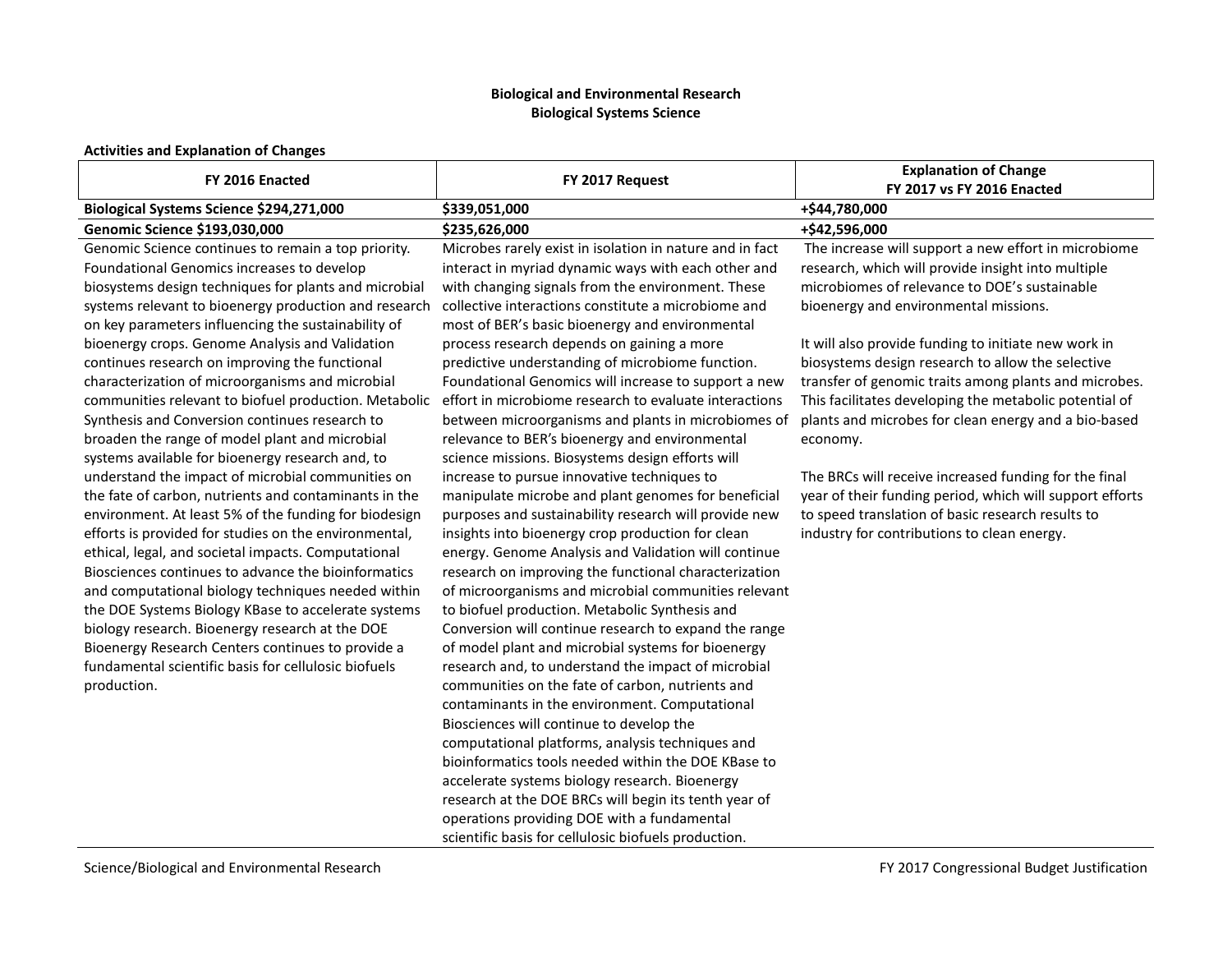| FY 2016 Enacted                                                                                                                                                                                                                                                                                                                                                                                                                                                                                                                 | FY 2017 Request                                                                                                                                                                                                                                                                                                                                                                                                            | <b>Explanation of Change</b><br><b>FY 2017 vs FY 2016 Enacted</b>                                                  |  |  |
|---------------------------------------------------------------------------------------------------------------------------------------------------------------------------------------------------------------------------------------------------------------------------------------------------------------------------------------------------------------------------------------------------------------------------------------------------------------------------------------------------------------------------------|----------------------------------------------------------------------------------------------------------------------------------------------------------------------------------------------------------------------------------------------------------------------------------------------------------------------------------------------------------------------------------------------------------------------------|--------------------------------------------------------------------------------------------------------------------|--|--|
|                                                                                                                                                                                                                                                                                                                                                                                                                                                                                                                                 | Additional funding will accelerate knowledge transfer.<br>A competitive FOA issued in FY 2016 will determine                                                                                                                                                                                                                                                                                                               |                                                                                                                    |  |  |
|                                                                                                                                                                                                                                                                                                                                                                                                                                                                                                                                 | the selection of the next phase of the BRCs in FY 2017.                                                                                                                                                                                                                                                                                                                                                                    |                                                                                                                    |  |  |
| Mesoscale to Molecules \$9,623,000                                                                                                                                                                                                                                                                                                                                                                                                                                                                                              | \$10,623,000                                                                                                                                                                                                                                                                                                                                                                                                               | +\$1,000,000                                                                                                       |  |  |
| The program continues to develop new enabling<br>technologies to visualize key metabolic processes in<br>plants and microbes. These new techniques provide<br>integrative information on the spatial and temporal<br>relationships of metabolic processes occurring within<br>and among cells. This information is crucial to<br>integrating molecular scale understanding of<br>metabolic processes into the context of the dynamic<br>whole cell environment and to the development of<br>predictive models of cell function. | The program will continue efforts to develop new<br>integrative bioimaging technologies. These efforts<br>dovetail with the ongoing research in the genomic<br>science activity and seek to provide ways to visualize<br>the dynamic processes of gene expression and<br>function in vivo. Increased funding will broaden the<br>activity to a more diverse set of potential bioimaging<br>applications under development. | Increased funding will expand the current set of<br>bioimaging projects under development within the<br>portfolio. |  |  |
| Radiological Sciences \$2,000,000                                                                                                                                                                                                                                                                                                                                                                                                                                                                                               | \$0                                                                                                                                                                                                                                                                                                                                                                                                                        | $-$2,000,000$                                                                                                      |  |  |
| Funding supports the orderly closeout of Radiological<br>Science activities in FY 2016.                                                                                                                                                                                                                                                                                                                                                                                                                                         | Activities are completed.                                                                                                                                                                                                                                                                                                                                                                                                  |                                                                                                                    |  |  |
| <b>Biological Systems Science Facilities and</b><br>Infrastructure \$79,500,000                                                                                                                                                                                                                                                                                                                                                                                                                                                 | \$80,463,000                                                                                                                                                                                                                                                                                                                                                                                                               | +\$963,000                                                                                                         |  |  |

The JGI remains an essential component for genomic research within BER. The facility continues to implement its latest strategic plan and provide scientific users with plant and microbial genome sequences of the highest quality and advanced capabilities to analyze, interpret and manipulate genes in support of bioenergy, biosystems design and environmental research. The JGI continues to collaborate closely with the DOE Systems Biology KBase to provide not only community access to sequenced genomes but access to computational systems to experimentally interrogate those genomes.

The JGI will continue to provide essential genome sequencing and new genome analysis capabilities for BER programs. The facility will continue to evolve with the scientific user community as it revises and implements its strategic plan. The facility will continue to focus on complex plant and microbial communities' genome sequencing efforts that are the hallmark of the facility and of fundamental importance to BER's genomic science-based efforts in bioenergy and environment. The JGI will continue to collaborate closely with the DOE Systems Biology Knowledgebase to provide community access to sequenced genomes and access to high performance computational systems to experimentally interrogate those genomes. The JGI will partner with other SC user facilities to provide targeted user access to recently developed

# This increase supports JGI partnerships with other SC user facilities to provide targeted user facility access for the BRAIN initiative.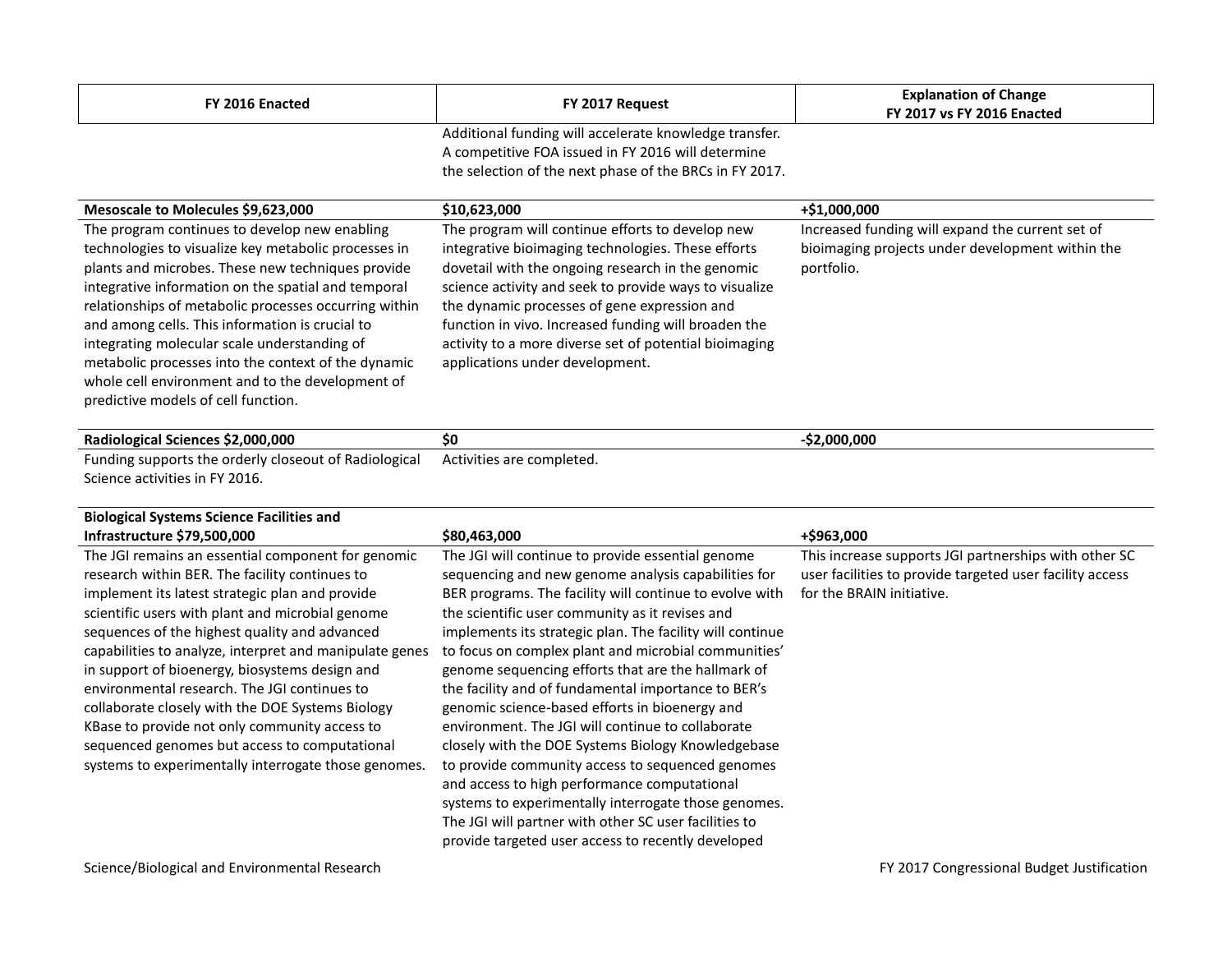| FY 2016 Enacted                                                                                                                                                                                                                                                                                                                                                  | FY 2017 Request                                                                                                                                                                                                                                                                                                                                                                                          | <b>Explanation of Change</b><br><b>FY 2017 vs FY 2016 Enacted</b> |
|------------------------------------------------------------------------------------------------------------------------------------------------------------------------------------------------------------------------------------------------------------------------------------------------------------------------------------------------------------------|----------------------------------------------------------------------------------------------------------------------------------------------------------------------------------------------------------------------------------------------------------------------------------------------------------------------------------------------------------------------------------------------------------|-------------------------------------------------------------------|
|                                                                                                                                                                                                                                                                                                                                                                  | new capabilities for high throughput functional assays<br>and DNA writing and manipulation techniques, aligned<br>with priorities identified in a scientific workshop held<br>in FY 2016. These new capabilities would be uniquely<br>synergistic with the BRAIN initiative efforts to develop<br>bioprobes and bio-compatible electronics for<br>neurological networks.                                 |                                                                   |
| Access to the Structural Biology Infrastructure at the<br>DOE synchrotron light and neutron sources continues<br>to provide information on the structural features of<br>biomolecules and continue to make this information<br>available to the larger research community through<br>the Protein Data Base and the DOE Systems Biology<br>Knowledgebase (KBase). | Access to the Structural Biology Infrastructure at the<br>DOE synchrotron light and neutron sources will<br>continue. These capabilities will continue to provide<br>access to instrumentation to evaluate structural<br>features of biomolecules and make this information<br>available to the larger research community through<br>the Protein Data Base and the DOE Systems Biology<br>Knowledgebase. |                                                                   |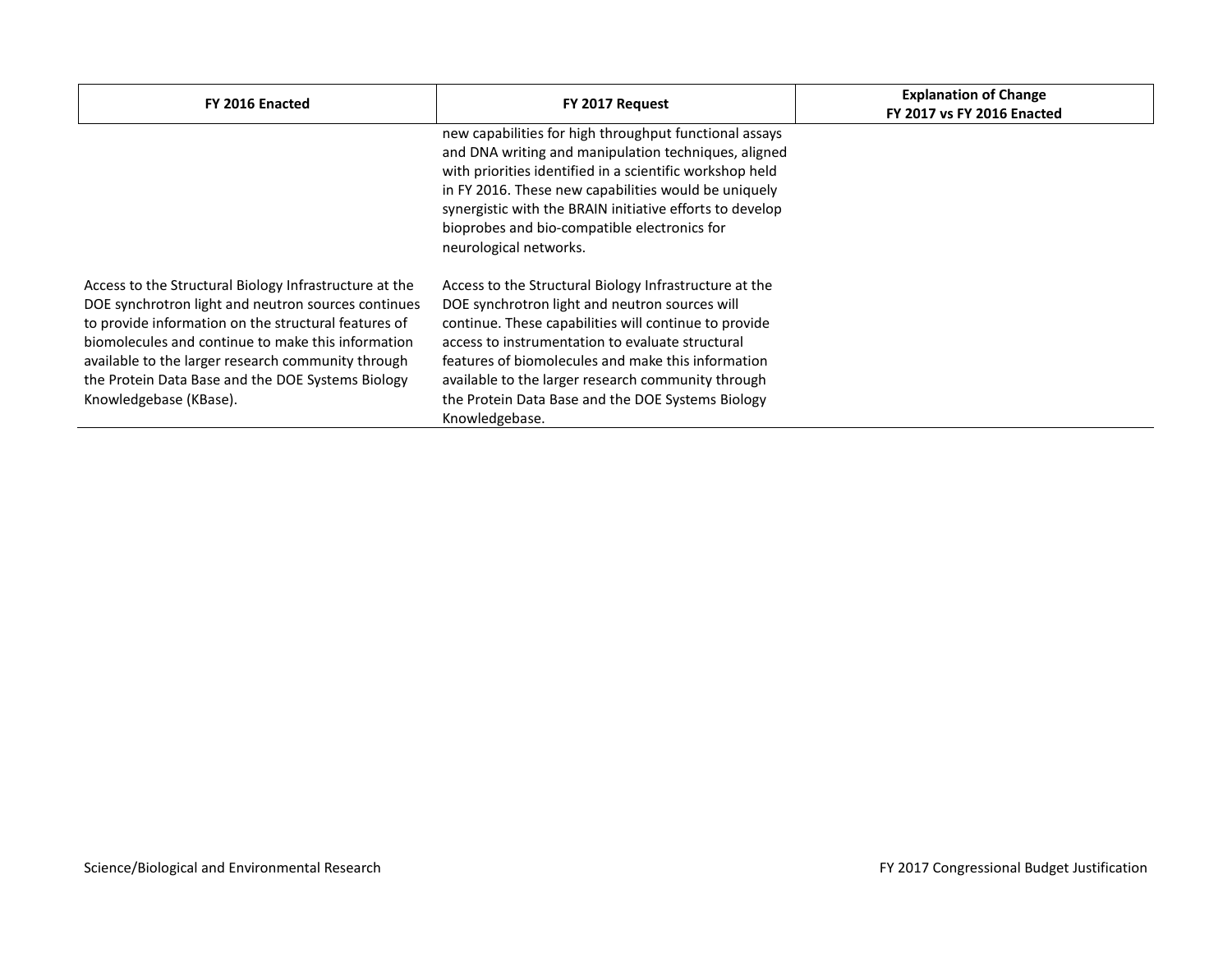## **Biological and Environmental Research Climate and Environmental Sciences**

## **Description**

The Climate and Environmental Sciences subprogram supports fundamental science and research capabilities that enable major scientific developments in climate-relevant atmospheric and ecosystem process and modeling research, in support of DOE's mission goals for basic science, energy, and national security. This includes research on clouds, aerosols, and the terrestrial carbon cycle; large-scale climate change and Earth system modeling; the interdependence of climate change and ecosystems; and integrated analysis of climate change impacts on energy and related infrastructures, with a view toward increasing fractions of renewable energy of total U.S. energy production. It also supports subsurface biogeochemical research that advances fundamental understanding of coupled physical, chemical, and biological processes controlling both the terrestrial component of the carbon cycle and the environmental fate and transport of energy byproducts, including greenhouse gases. This integrated portfolio of research from molecular-level to field-scales emphasizes the coupling of multidisciplinary experimentation and advanced computer models and is aimed at developing predictive, systems-level understanding of the fundamental science associated with climate change and other energy-related environmental challenges. The Department will continue to advance the science necessary to further develop predictive climate and Earth system models targeting resolution at the regional spatial scale and interannual to centennial time scales and to focus on areas of critical uncertainty including Arctic ecology and permafrost thaw, tropical ecological change, and carbon release, in close coordination with the U.S. Global Change Research Program (USGCRP) and the international science community. In addition, environmental research activities will support fundamental research to explore advances in environmental cleanup and reductions in life cycle costs.

The subprogram supports three primary research activities, two national scientific user facilities, and a major data activity. The two national scientific user facilities are the Atmospheric Radiation Measurements Climate Research Facility (ARM) and the Environmental Molecular Sciences Laboratory (EMSL). ARM provides unique, multi-instrumented capabilities for continuous, long-term observations and model–simulated high resolution information that are needed to develop and test understanding of the central role of clouds and aerosols on climate scales and on spatial scales extending from local to global. EMSL provides integrated experimental and computational resources needed to understand the physical, biogeochemical, chemical, and biological processes that underlie DOE's energy and environmental mission. The data activity encompasses observations collected by dedicated field experiments, routine and long term observations accumulated by user facilities, and model generated information derived from climate modeling platforms.

## Atmospheric System Research

Atmospheric System Research (ASR) is the primary U.S. activity addressing two major areas of uncertainty in climate change model projections: the role of clouds and the effects of aerosols on precipitation, and the atmospheric radiation balance. ASR coordinates with ARM, using the facility's continuous long-term datasets that provide three-dimensional measurements of radiation, aerosols, clouds, precipitation, dynamics, and thermodynamics over a range of environmental conditions at diverse climate-sensitive locations. The long-term observational datasets are supplemented with laboratory studies and shorter-duration, ground-based and airborne field campaigns to target specific atmospheric processes under a diversity of locations and atmospheric conditions. ASR research results are incorporated into Earth system models developed by Climate and Earth System Modeling to both understand the processes that govern atmospheric components and to advance Earth system model capabilities with greater certainty of predictions. ASR seeks to develop integrated, scalable test-beds that incorporate process-level understanding of the life cycles of aerosols, clouds, and precipitation into dynamic models.

## Environmental System Science

Environmental System Science supports research to provide a robust, predictive understanding of terrestrial surface and subsurface ecosystems, including the effects of climate change, from the subsurface to the top of the vegetated canopy and from molecular to global scales. This includes understanding the role of ecosystems in climate with an emphasis on carbon cycling and the role of subsurface biogeochemical processes in the fate and transport of carbon, nutrients, radionuclides, and heavy metals.

A significant fraction of the CO<sub>2</sub> released to the atmosphere during fossil fuel combustion is taken up by terrestrial ecosystems, but the impacts of climatic change, particularly warming, on the uptake of  $CO<sub>2</sub>$  by the terrestrial biosphere remain poorly understood. The significant sensitivity of climate models to terrestrial carbon cycle feedback and the uncertain signs of that feedback make resolving the role of the terrestrial biosphere on the carbon balance a high priority.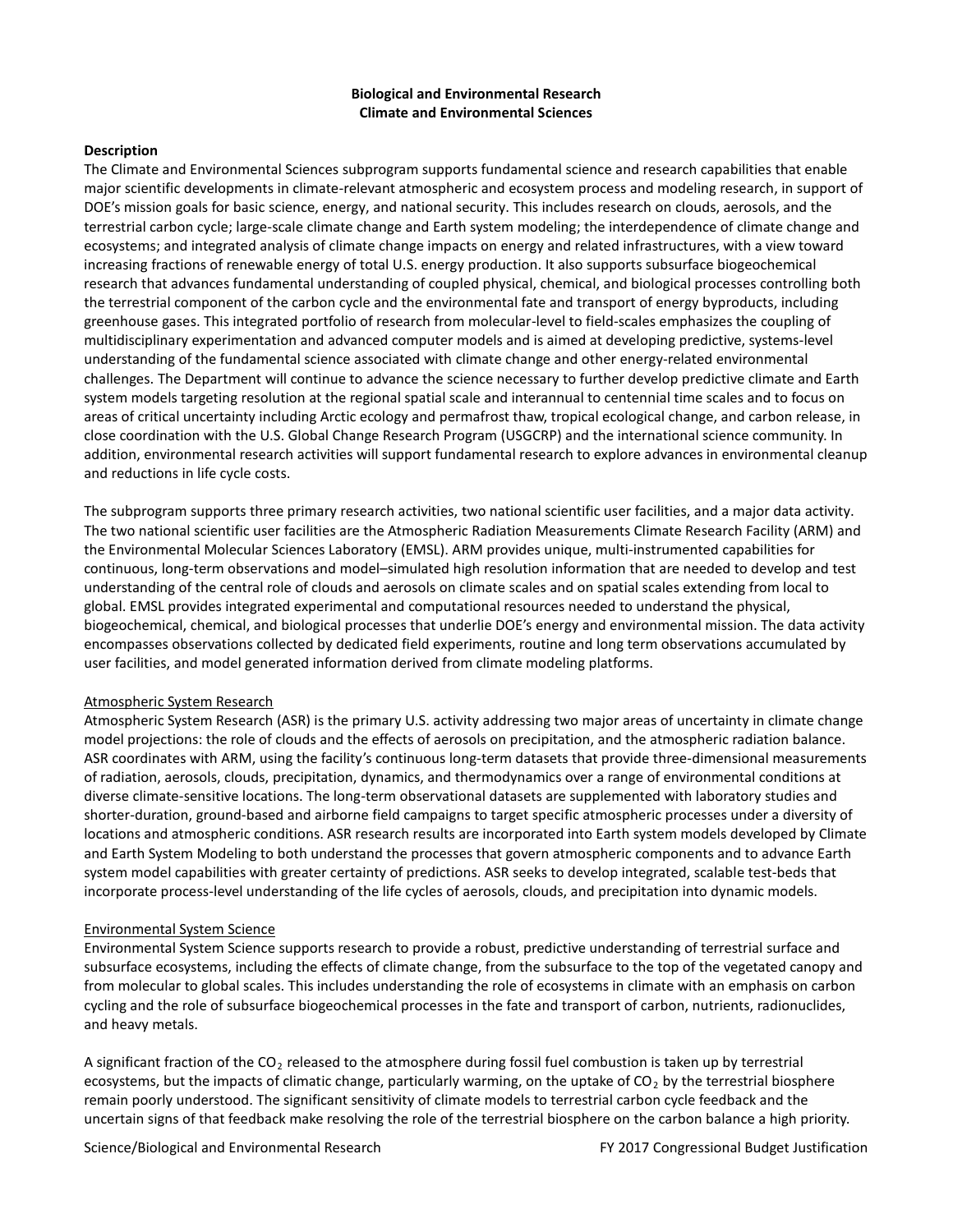Using decadal-scale investments such as the Next Generation Ecosystem Experiments (NGEEs) to study the variety of time scales and processes associated with ecological change, the research focuses on understanding, observing, and modeling the processes controlling exchange rates of greenhouse gases, in particular  $CO<sub>2</sub>$  and methane (CH<sub>4</sub>), between atmosphere and terrestrial biosphere, evaluating terrestrial source-sink mechanisms for  $CO<sub>2</sub>$  and CH<sub>4</sub>, and improving and validating the representation of terrestrial ecosystems in coupled Earth system models. This research supports the USGCRP interagency priority to understand the impacts of global change on the Arctic Region and resulting effects on global climate. Subsurface biogeochemical research supports integrated experimental and modeling research, ranging from molecular to field scales, to understand and predict the role that biogeochemical processes play in controlling the cycling and mobility of energyrelevant materials in the subsurface and across key surface-subsurface interfaces in the environment, including environmental contamination from past nuclear weapons production.

## Climate and Earth System Modeling

Climate and Earth System Modeling develops physical, chemical, and biological model components, as well as fully coupled Earth system models that combine with sophisticated representations of human activities. This research includes the interactions of human and natural Earth systems needed to simulate climate variability and change from years to decades to centuries at regional and global scales. The research specifically focuses on quantifying and reducing the uncertainties in Earth system models based on more advanced model development, diagnostics, and climate system analysis. Priority model components include the ocean, sea-ice, land-ice, aerosols, atmospheric chemistry, terrestrial carbon cycling, multi-scale dynamical and physical interdependencies, and dynamical cores. This research supports the USGCRP interagency priority in intraseasonal to centennial predictability, predictions and projections, including focus on extreme events.

Climate Model Development and Validation continues at reduced levels. The focus of the investment involves model architecture restructuring, exploiting new software engineering and computational upgrades, and incorporating scale-aware physics in all model components, as part of the DOE-wide Exascale Computing Initiative (ECI) crosscut. DOE modeling activities will continue development of modularized components that can act either alone or as a system able to run on current and next generation supercomputers, thus allowing greater certainty of predictions in a flexible structure. Because model development requires systematic validation at each step, investment in model assessment and validation will continue. Examples include the use of ARM data combined with scale-aware Large Eddy Simulation products. High resolution ARM and model ensemble data bases will be integrated into the advanced data management infrastructure effort, the Climate and Environmental Data Analysis and Visualization activity, for use by the scientific research community. Other validation platforms include the sensitivity and uncertainty of climate predictions to explore climate sensitive geographies or processes as well as the representation of extreme events in these next generation models.

The Regional and Global Climate modeling activity will increase investments in scientific analyses using DOE's capabilities in climate and Earth system modeling. Models will be utilized in order to develop and analyze a new set of high resolution simulations of extreme events, that directly support the DOE-wide Energy-Water Nexus crosscut objectives, with particular focus on evaluating the influence of extremes on the interdependence of energy and water, in the context of Sankey diagrams. The Regional and Global Climate modeling activity will additionally conduct scientific analyses to study the predictability of statistical distributions of future weather extremes that exhibit short repeat times, i.e., that in turn have the potential to cause cascading impacts on energy-water infrastructures. The Regional and Global Climate Modeling activity will continue to analyze the causes and distributions of droughts; biogeochemical controls on abrupt climate change; the role of the highly resolved patterns of carbon budgets on regional and global climate change; and the roles of cryospheric phenomena (sea ice, glaciers, ice sheets, and permafrost thaw) on Arctic climate, sea level rise, and large scale modes of variability. Also, research will explore model–derived analogs that combine historical and projected climate changes, with an objective to validate and improve the uncertainty characterization of future climate projections based on the prediction successes using existing data testbeds. To rapidly and efficiently advance model capabilities, BER supports a unique and powerful intercomparison resource, the Program for Climate Model Diagnosis and Intercomparison (PCMDI), for global climate model development, validation, diagnostics, and outputs, using over 40 world-leading climate models. This set of diagnostic and intercomparison activities combined with scientific analysis, ensures that BER funded researchers can exploit the best available science and practice within each of the world's leading climate research programs.

The Earth System Modeling activity in BER will continue to coordinate with the National Science Foundation (NSF) to provide support for greater sophistication of Earth system models, in particular the Community Earth System Model system (CESM) that is co-funded by DOE and NSF. CESM is designed by the research community with open access and broad use by climate researchers worldwide. In addition, DOE will continue to advance a new version of CESM, i.e., the Accelerated Climate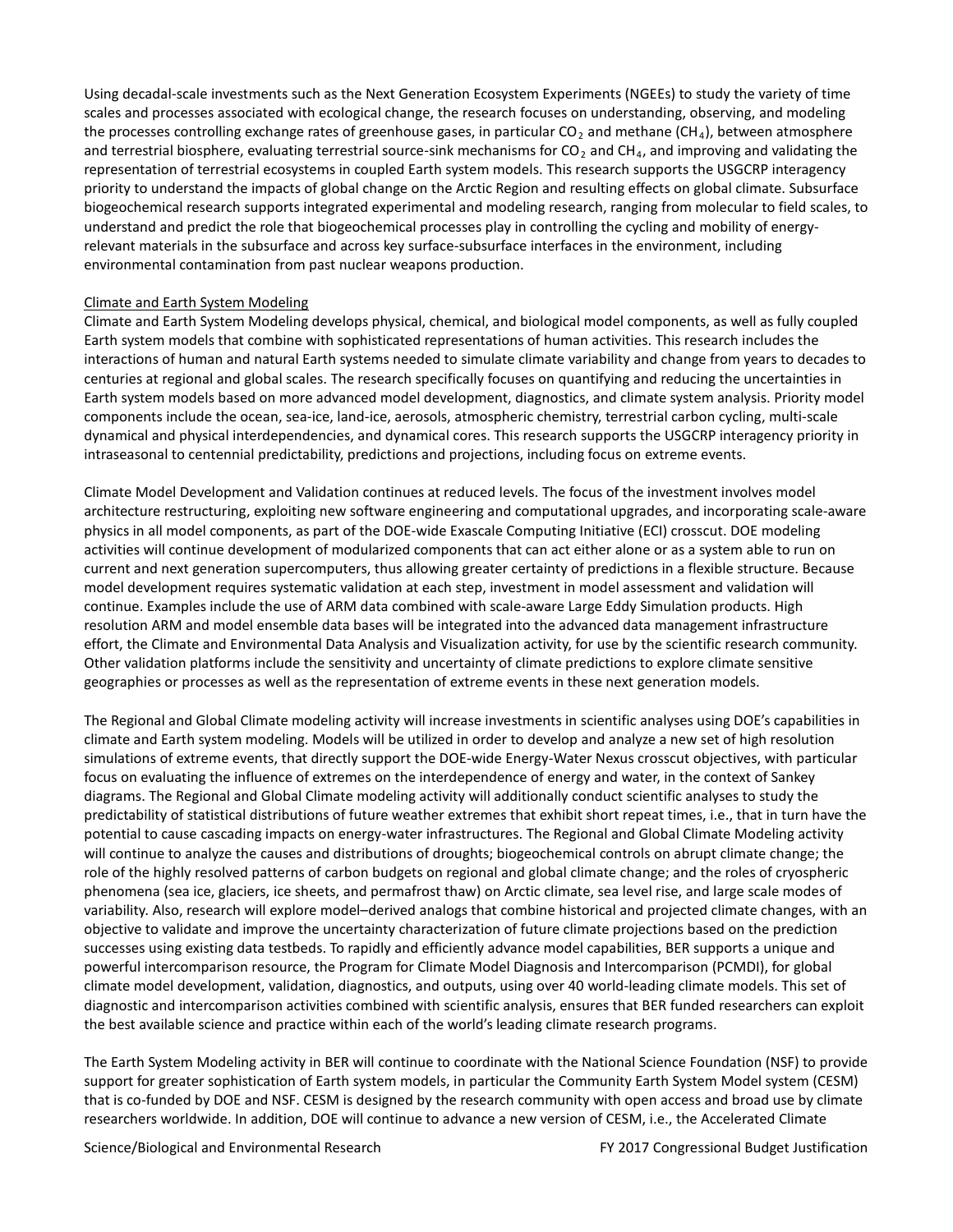Model for Energy (ACME), as a computationally efficient model adaptable to emerging computer architectures and with greater sophistication and fidelity for high resolution simulation. This system of models provides a critical capacity for regional climate projections, including information on how the frequency of occurrence and intensity of storms, droughts, heat waves, and regional sea-level will change as climate evolves. The scientific priorities for improvement of the community models are based on efforts to quantify uncertainties relative to specific scientific questions; and the outputs of the intercomparison and validation resource allow one to determine best features of all global models that can be considered for incorporation into DOE's ACME modeling platform. DOE also has provided computational capability and expertise to the climate research community through a partnership between BER and the Office of Science's Advanced Scientific Computing Research (ASCR) program, which is investing in innovative code and algorithm designs for optimal model computation on its petascale computers. Climate modeling, simulation, and analysis tools are essential for informing investment decision-making processes for infrastructure associated with future large-scale deployment of energy supply and transmission.

The Integrated Assessment activities in BER develop integrated assessment (IA) models and impacts analyses, and will continue efforts to integrate adaptation and vulnerability (IAV) capabilities into the modeling and predictive capabilities. Expanded efforts will specifically support the Energy-Water Nexus objectives, with focus on development and demonstration of a novel high–resolution community IA-IAV hybrid model system, improving not only the resolution but also the detailed process representations for autonomous elements as well as for coupled energy-water-land system interdependencies. Also, efforts will be dedicated to establish a set of three to four regional-scale data, modeling and analysis test beds, outputs from which provide a foundation for future development of an Integrated Field Laboratory (IFL), an instrumented field research and observation site to conduct sophisticated research that utilizes the enhanced data, modeling, and analytical capabilities of the regional test beds to understand process and infrastructure interdependencies under water-stressed conditions. The Integrated Assessment activity will address uncertainty characterization of both the individual physical, biogeophysical, and sectoral (including energy infrastructure as well as emerging clean energy technology deployment) drivers, extending from macroscale (greater than 50 km resolution) to the much finer scales of Earth system prediction (order of 10 km).

## Climate and Environmental Facilities and Infrastructure

Climate and Environmental Facilities and Infrastructure include two scientific user facilities, and climate data management for the climate science community. The scientific user facilities—the Atmospheric Radiation Measurement Climate Research Facility (ARM), and the Environmental Molecular Sciences Laboratory (EMSL)—provide the broad scientific community with technical capabilities, scientific expertise, and unique information to facilitate science in areas integral to BER's mission.

ARM is a multi-platform, multi-site, national scientific user facility, providing the world's most comprehensive continuous field measurements of climate data to advance atmospheric process understanding and climate models through precise observations of atmospheric phenomena. ARM currently consists of three fixed, long-term measurement facility sites (in Oklahoma, Alaska, and the Azores), three mobile facilities, and an airborne research capability that operates at sites selected by the scientific community. The ARM fixed sites and mobile measurement campaigns are distributed around the world in locations where the scientific community most critically needs enhanced understanding and data to incorporate into climate models, thereby improving model performance and predictive capabilities. Each of the ARM sites includes scanning radars, lidar systems, and *in situ* meteorological observing capabilities; the sites are also used to demonstrate technologies as they are developed by the community. ARM experiments to study the impact of evolving clouds, aerosols, and precipitation on the Earth's radiative balance and rate of climate change address the two most significant scientific uncertainties in climate research. ARM will incorporate very high resolution Large Eddy Simulations (LES) at the permanent Oklahoma site, during specific campaigns requested by the scientific community. BER is also maintaining the exponentially increasing data archive to support enhanced analyses and model development. The data extracted from the archive are used to improve climate projections at higher resolution, greater sophistication, and lower uncertainty.

EMSL provides integrated experimental and computational resources for discovery and technological innovation in the environmental molecular sciences. EMSL enables users to undertake molecular-scale experimental and theoretical research on biological systems, biogeochemistry, aerosol chemistry, and interfacial and surface science relevant to climate, energy, and environmental challenges facing DOE and the Nation. This includes science supporting alternative energy sources, improved catalysts and materials for industrial applications, insights into factors influencing climate change and carbon sequestration processes, and subsurface biogeochemical drivers. EMSL will address a more focused set of scientific topics that capitalize on recently installed capabilities involving HRMAC, live cell imaging, and radiological science capabilities, and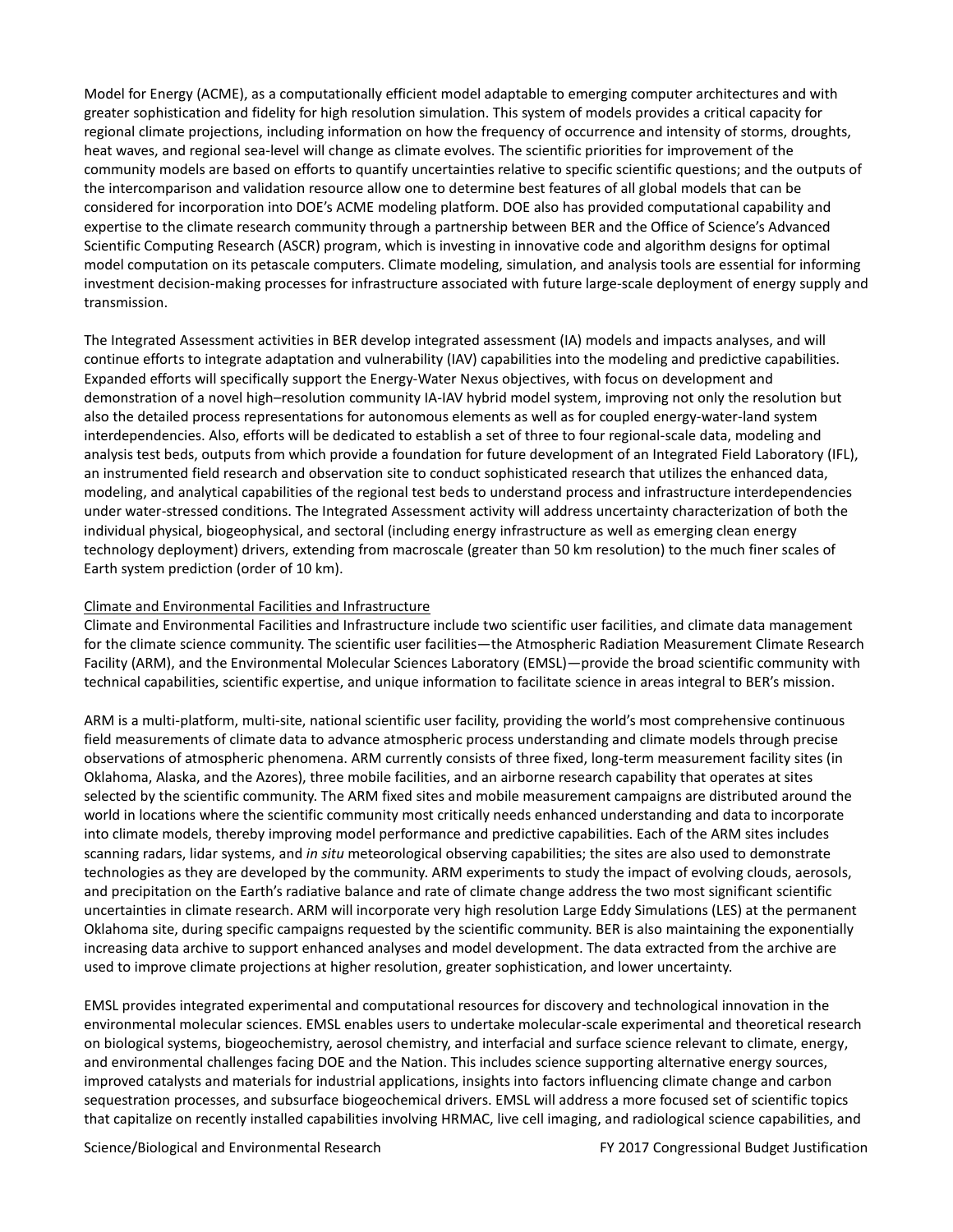more extensive utilization of other EMSL instrumentation into process and systems models and simulations to address challenging problems in the biological, environmental, and climate sciences.

Data sets generated by ARM, other DOE and Federal Earth observing activities, and Earth system modeling activities, are enormous. The information in Earth observations data can be used to achieve broad benefits ranging from planning and development of energy infrastructure to natural disaster impact mitigation to commercial supply chain management to natural resource management. Access to and uses of these data are fundamental to supporting decision-making, scientific discovery, and technological innovation. DOE's data management activities will be coordinated with the Big Data Research [a](#page-16-0)nd Development Initiative,<sup>a</sup> and internally collaborative with ASCR programs.

In FY 2017, the BER Data Management activity will continue efforts to harmonize and integrate metadata from the Earth System Grid Federation, ARM and NGEE field experiments, and relevant components of data. Analytical tools will be integrated into the program, including capabilities for diagnostics, validation, and uncertainty quantification.

<span id="page-16-0"></span>Science/Biological and Environmental Research **FY 2017** Congressional Budget Justification <sup>a</sup> [http://www.whitehouse.gov/sites/default/files/microsites/ostp/big\\_](http://www.whitehouse.gov/sites/default/files/microsites/ostp/big)data\_press\_release\_final\_2.pdf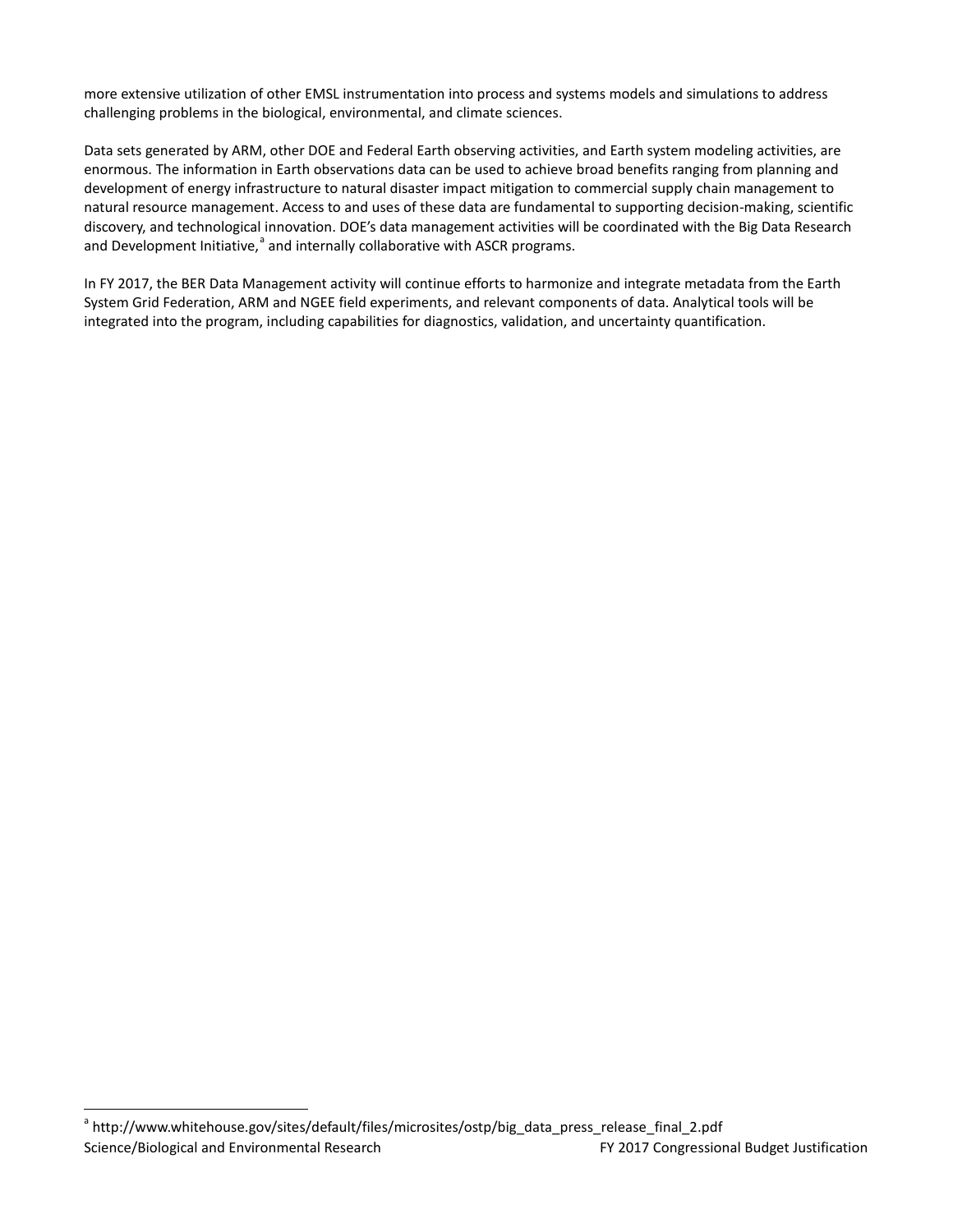## **Biological and Environmental Research Climate and Environmental Sciences**

## **Activities and Explanation of Changes**

| FY 2016 Enacted                                                                                                                                                                                                                                                                                                                                                                                                                                                                                                                                                                                                                                                                                                                                    | FY 2017 Request                                                                                                                                                                                                                                                                                                                                                                                                                                                                                                                                                                                                                                                                                                                                                                                    | <b>Explanation of Changes</b><br>FY 2017 vs FY 2016 Enacted                                                                                                                                                                                                                                                                                                                                                                                                 |
|----------------------------------------------------------------------------------------------------------------------------------------------------------------------------------------------------------------------------------------------------------------------------------------------------------------------------------------------------------------------------------------------------------------------------------------------------------------------------------------------------------------------------------------------------------------------------------------------------------------------------------------------------------------------------------------------------------------------------------------------------|----------------------------------------------------------------------------------------------------------------------------------------------------------------------------------------------------------------------------------------------------------------------------------------------------------------------------------------------------------------------------------------------------------------------------------------------------------------------------------------------------------------------------------------------------------------------------------------------------------------------------------------------------------------------------------------------------------------------------------------------------------------------------------------------------|-------------------------------------------------------------------------------------------------------------------------------------------------------------------------------------------------------------------------------------------------------------------------------------------------------------------------------------------------------------------------------------------------------------------------------------------------------------|
| Climate and Environmental Sciences \$314,729,000                                                                                                                                                                                                                                                                                                                                                                                                                                                                                                                                                                                                                                                                                                   | \$322,869,000                                                                                                                                                                                                                                                                                                                                                                                                                                                                                                                                                                                                                                                                                                                                                                                      | +\$8,140,000                                                                                                                                                                                                                                                                                                                                                                                                                                                |
| Atmospheric System Research (ASR) \$26,392,000                                                                                                                                                                                                                                                                                                                                                                                                                                                                                                                                                                                                                                                                                                     | \$26,392,000                                                                                                                                                                                                                                                                                                                                                                                                                                                                                                                                                                                                                                                                                                                                                                                       | \$0                                                                                                                                                                                                                                                                                                                                                                                                                                                         |
| ASR continues to focus on atmospheric cloud and<br>aerosol issues that limit climate modeling capabilities,<br>with a particular emphasis on Arctic mixed phase<br>clouds and tropical systems with large variations of<br>aerosol characterization. ASR exploits Large Eddy<br>Simulation (LES) as a tool to understand scale-aware<br>physics governing aerosol transformations, cloud<br>nuclei formation and growth, and cloud evolution. ASR<br>utilizes a combination of observations and LES<br>modeling to explore strongly heterogeneous<br>environments, as observed in the Arctic and the<br>Tropics, to advance the range of conditions applicable<br>to nonhydrostatic parameterizations (models with less<br>than 10 km resolution). | ASR will coordinate with Climate and Earth System<br>Modeling to focus activities on atmospheric cloud and<br>aerosol issues that limit climate modeling capabilities,<br>with increasing emphasis on very high resolution<br>process representations and new efforts on land-<br>atmosphere interactions that impact aerosol and cloud<br>processes. Research on Arctic mixed phase clouds and<br>marine stratocumulus clouds will exploit new<br>observational capabilities. Increased use of Large Eddy<br>Simulation (LES) as a tool to understand scale-aware<br>physics governing aerosol transformations, cloud<br>nuclei formation and growth, and cloud evolution will<br>benefit from enhanced ARM measurements at the<br>Oklahoma site and case study data sets for northern<br>Alaska. | Funding continues at the FY 2016 Enacted level.<br>Research will exploit new data generated by Large<br>Eddy Simulations available from ARM sites, newly<br>developed airborne data sets collected with<br>Unmanned Aerial Systems, and new marine, Arctic,<br>and Antarctic observations. A new class of ASR<br>research efforts will couple observations and the ARM<br>Facility Large Eddy simulation database to extend<br>process level understanding. |
| Environmental System Science (ESS) \$63,242,000                                                                                                                                                                                                                                                                                                                                                                                                                                                                                                                                                                                                                                                                                                    | \$63,242,000                                                                                                                                                                                                                                                                                                                                                                                                                                                                                                                                                                                                                                                                                                                                                                                       | $+50$                                                                                                                                                                                                                                                                                                                                                                                                                                                       |
| Research continues with NGEE Arctic Phase II, with<br>multiple sites in northern Alaska involved in<br>observation and modeling. NGEE Tropics begins early<br>observations to test new modeling architectures,<br>appropriate for tropical terrestrial systems. The<br>subsurface biogeochemistry investments involve a<br>combination of advanced modeling architectures and<br>field research, with existing data used to test<br>predictive modeling concepts. AmeriFlux supports<br>efforts to improve terrestrial land modeling<br>component, to test new concepts and build testbeds<br>for high resolution land model validation.                                                                                                           | Research will continue in Alaska, using a larger set of<br>field stations expanded from Barrow. NGEE tropics will<br>continue model analysis with field measurements<br>collected in a variety of tropical regimes, e.g., in Puerto<br>Rico and Brazil, where diverse ecological conditions<br>are exposed to significant climate forcing.                                                                                                                                                                                                                                                                                                                                                                                                                                                         | Funding continues at the FY 2016 Enacted level.<br>Research will begin to incorporate field experimental<br>data into new climate model architectures.                                                                                                                                                                                                                                                                                                      |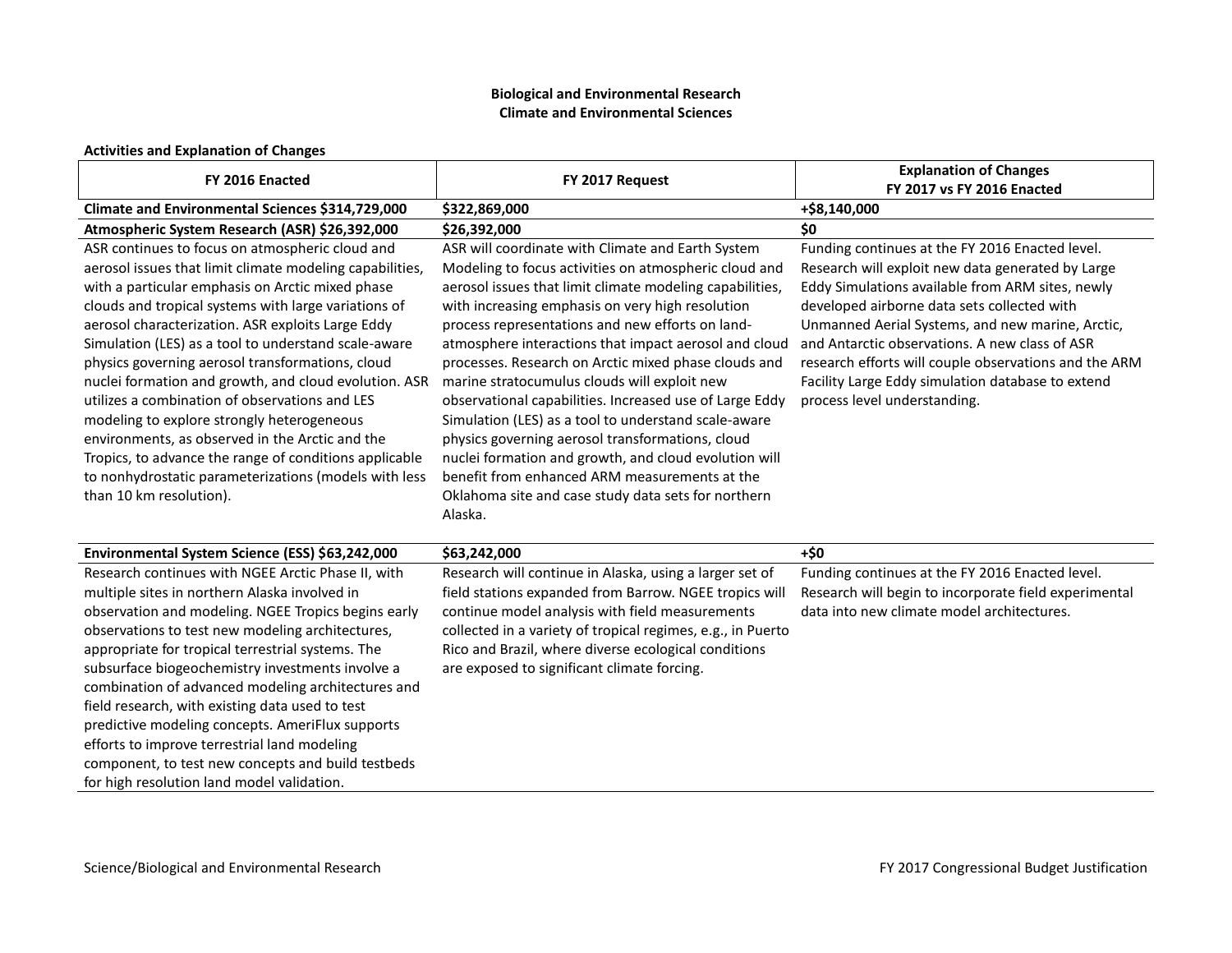| FY 2016 Enacted                                                                                                                                                                                                                                                                                                                                                                                                                                                                                                                                                                                                                                                                                                                                                                                                                                                                                                                                                                                                                                                                                                                                                                                                                                                                                                                                                                                                                           | FY 2017 Request                                                                                                                                                                                                                                                                                                                                                                                                                                                                                                                                                                                                                                                                                                                                                                                                                                                                                                                                                                                                                                                                                                                                                                                                                  | <b>Explanation of Changes</b><br>FY 2017 vs FY 2016 Enacted                                                                                                                                                                                                                                                                                                                                                        |
|-------------------------------------------------------------------------------------------------------------------------------------------------------------------------------------------------------------------------------------------------------------------------------------------------------------------------------------------------------------------------------------------------------------------------------------------------------------------------------------------------------------------------------------------------------------------------------------------------------------------------------------------------------------------------------------------------------------------------------------------------------------------------------------------------------------------------------------------------------------------------------------------------------------------------------------------------------------------------------------------------------------------------------------------------------------------------------------------------------------------------------------------------------------------------------------------------------------------------------------------------------------------------------------------------------------------------------------------------------------------------------------------------------------------------------------------|----------------------------------------------------------------------------------------------------------------------------------------------------------------------------------------------------------------------------------------------------------------------------------------------------------------------------------------------------------------------------------------------------------------------------------------------------------------------------------------------------------------------------------------------------------------------------------------------------------------------------------------------------------------------------------------------------------------------------------------------------------------------------------------------------------------------------------------------------------------------------------------------------------------------------------------------------------------------------------------------------------------------------------------------------------------------------------------------------------------------------------------------------------------------------------------------------------------------------------|--------------------------------------------------------------------------------------------------------------------------------------------------------------------------------------------------------------------------------------------------------------------------------------------------------------------------------------------------------------------------------------------------------------------|
| Climate and Earth System Modeling \$98,672,000                                                                                                                                                                                                                                                                                                                                                                                                                                                                                                                                                                                                                                                                                                                                                                                                                                                                                                                                                                                                                                                                                                                                                                                                                                                                                                                                                                                            | \$103,531,000                                                                                                                                                                                                                                                                                                                                                                                                                                                                                                                                                                                                                                                                                                                                                                                                                                                                                                                                                                                                                                                                                                                                                                                                                    | +\$4,859,000                                                                                                                                                                                                                                                                                                                                                                                                       |
| Research continues to extend capabilities for the<br>Accelerated Climate Model for Energy (ACME) to<br>include nonhydrostatic atmospheric modeling (less<br>than 10 km resolution), more sophisticated ice sheet<br>physics, and a new approach for terrestrial modeling<br>that uses plant functional traits instead of plant<br>"types" for more physical representation of biology.<br>The program initiates investments to advance software<br>and physics describing the interface between ice-<br>sheets and other components (ocean, land and<br>atmosphere), and new methods for capturing the<br>statistics of climate change. Regional modeling analysis<br>addresses interdependencies involving the water and<br>energy sectors, using details on existing and projected<br>infrastructures. In addition, funding for this program<br>supports the development of new multi-ensemble<br>statistical methods for vulnerability analysis applied to<br>the energy-water-land nexus, with special focus on<br>regional coastal inundation and storm-surge, changes<br>in water availability for a coupled climate-human<br>system, and energy implications of extreme events.<br>Interdependencies of the energy-water nexus are<br>explored within a full climate system analysis, as well<br>as developing vulnerability analysis techniques to treat<br>the energy-water nexus with existing and projected<br>infrastructure. | Research to extend ACME capabilities will continue to<br>focus on enhancing the land component (including<br>ecological processes) to address the more rapidly<br>changing conditions expected for a variety of<br>geographic domains. Statistical and dynamical<br>uncertainty methods will be incorporated for all<br>components of the ACME system, including land,<br>ocean, atmosphere, cryosphere, and the human<br>component. This will considerably enhance the human<br>component, with the development of a hybrid model<br>that combines Integrated Assessment and Impact,<br>Adaptation, and Vulnerability; and this hybrid<br>modeling approach will be exercised to describe the<br>energy-water nexus of challenges facing U.S. energy<br>and water infrastructures. The program will apply<br>advanced software upgrades to all modeling<br>components. A set of science topics involving future<br>extremes in climate states, including drought, will be<br>studied with both the ACME model and other models<br>(such as the Community Earth System Model) that<br>have a sufficient level of process level sophistication<br>that is needed to address mission challenges of<br>relevance to the Department. | Increases will be dedicated to new efforts in integrated<br>assessment modeling to understand process<br>interactions involving the energy-water nexus, and will<br>fund a set of three to four regional-scale data,<br>modeling, and analysis test beds to accelerate<br>synthesis of integrated toolsets in diverse<br>environments and explore predictive challenges<br>associated with the energy-water nexus. |
| Climate Model Development and Validation focus on<br>model architecture restructuring, exploiting new<br>software engineering and computational upgrades,<br>incorporating scale-aware physics in all model<br>components and enhanced efforts to assess and<br>validate model results.<br>Core research in Regional and Global Climate<br>Modeling, Earth System Modeling and Integrated<br>Assessment continues to underpin high-resolution                                                                                                                                                                                                                                                                                                                                                                                                                                                                                                                                                                                                                                                                                                                                                                                                                                                                                                                                                                                             | Climate Model Development and Validation will<br>continue to develop model architecture restructuring,<br>exploiting new software engineering and<br>computational upgrades, incorporating scale-aware<br>physics in all model components and efforts to assess<br>and validate model results.<br>Efforts will continue to focus on the dynamical and<br>statistical analysis of climate extremes, with<br>supporting efforts specifically focused on arctic-                                                                                                                                                                                                                                                                                                                                                                                                                                                                                                                                                                                                                                                                                                                                                                    |                                                                                                                                                                                                                                                                                                                                                                                                                    |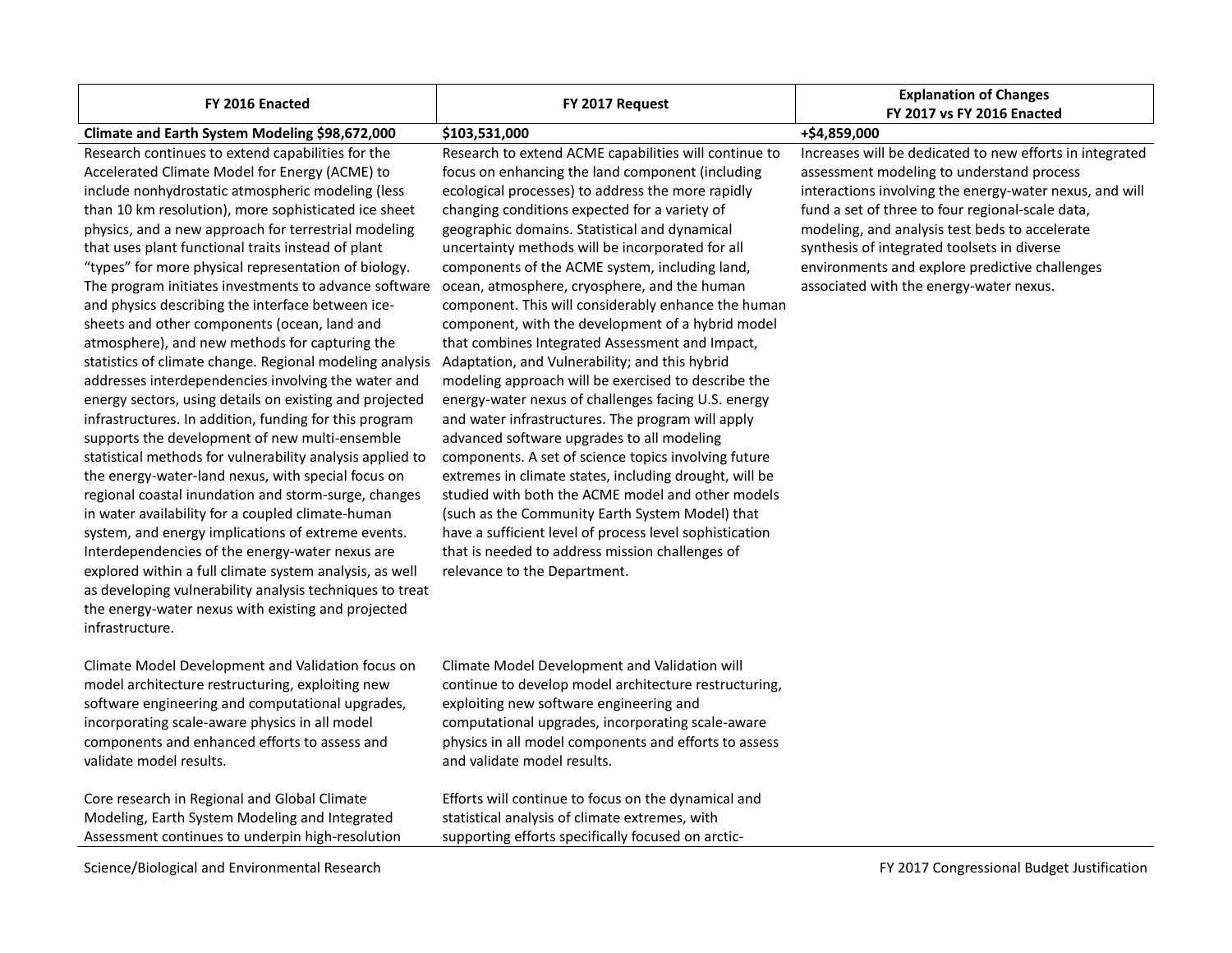| FY 2016 Enacted                                                                                                     | FY 2017 Request                                                                                                                                                                                                      | <b>Explanation of Changes</b><br><b>FY 2017 vs FY 2016 Enacted</b> |
|---------------------------------------------------------------------------------------------------------------------|----------------------------------------------------------------------------------------------------------------------------------------------------------------------------------------------------------------------|--------------------------------------------------------------------|
| predictability using adaptive grids and uncertainty<br>characterization, and more sophisticated data<br>management. | midlatitude interactions, drought evolution,<br>atmospheric rivers, carbon-nutrient cycle feedbacks,<br>and impacts of interannual variations of ocean<br>circulations (such as El Nino and the Arctic Oscillation). |                                                                    |

#### **Climate and Environmental Facilities and Infrastructure \$115,686,000 \$118,047,000 +\$2,361,000**

ARM continues to support its long-term measurements at fixed sites, and the mobile facilities are deployed to three climate-sensitive regions demanding targeted measurements. The first mobile facility remains in the Amazon Basin for the first quarter, thereafter undergo maintenance; the second is deployed to Antarctica; and the third continues the experiment in Oliktok, Alaska. These observations, combined with dedicated modeling and simulation, are key to reducing the earth system model uncertainties attributed to clouds and aerosols. The ARM second mobile facility deployment to Antarctica represents the first major ARM campaign in the southern hemisphere. Incorporation of modeling and simulation as part of ARM data acquisition is initiated

EMSL continues to support users and their research in biological systems, biogeochemistry, aerosol chemistry, and interfacial and surface science relevant to climate, energy, and environmental challenges facing DOE and the Nation. Emphasis is placed on utilization of new capabilities in the Radiological Annex and Quiet wing. In FY 2016 the integrated HRMAC system is available for new research. The installation and availability of the HRMAC, with its 21Tesla magnet, provides unique enhancements to EMSL's capabilities available to the research community.

Science/Biological and Environmental Research **FY 2017** Congressional Budget Justification

ARM will continue to support and enhance its longterm measurements at fixed sites. To support the goal of better linking ARM observations to global climate models to reduce key climate uncertainties, ARM will increase the measurement density around its Oklahoma and Alaska sites, enhance observations for land-atmosphere coupling, develop higher order data products that are more suitable for model evaluation, and develop instrument simulators for direct evaluation of models with observational data. Dedicated high resolution Large Eddy Simulations will be integrated routinely into ARM data acquisition. New Unmanned Aerial Vehicle capabilities will provide unprecedented observations in extreme Arctic conditions. ARM mobile facilities will be deployed to under-observed climate-sensitive regions where targeted measurements will provide critical data to the science community.

EMSL facility operations support experimental and computational user research in biological systems science, hydrobiogeochemistry, ecosystems science, vegetative emissions and aerosol chemistry, and interfacial chemistry and surface science relevant to climate, energy, and environmental challenges facing DOE and the Nation. Support will emphasize the use of advanced imaging capabilities in the Quiet wing to investigate processes in living plant and microbial cells and their interactions with the surrounding environment. The HRMAC 21 Tesla mass spec system will be used to identify the molecular composition of

The ARM mobile facility will provide the first scanning cloud radar data in Antarctica to the scientific community. Data generated by Large Eddy Simulations and newly deployed Unmanned Aerial Vehicles at the Oklahoma and Alaska sites trigger a new level of sophisticated science on aerosol and cloud processes.

EMSL expands user research on the new and unique HRMAC system to address previously unattainable research challenges and provide new scientific understanding of the molecular composition of aerosol particles and emissions from plants, interactions within microbial biofilms, intra- and intercellular processes, and imaging of intact proteins. EMSL will partner with other SC user facilities to provide targeted user facility access for the BRAIN initiative.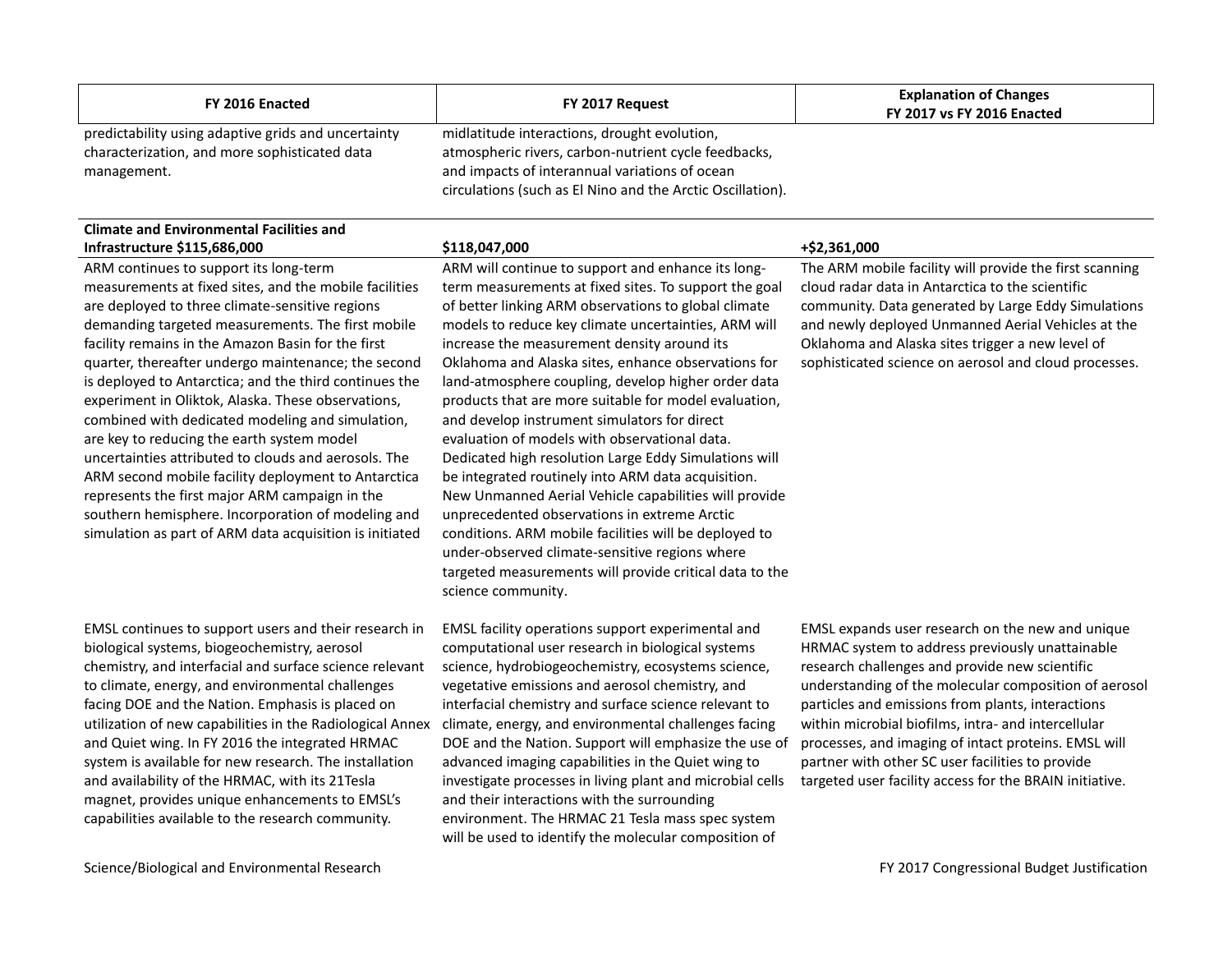| FY 2016 Enacted                                                                                                                                                                                                                                                                                                                                                                                                                                                                                                | FY 2017 Request                                                                                                                                                                                                                                                                                                                                                                                                                                                                                                                                                                                                                                                                                                                                                                                | <b>Explanation of Changes</b><br>FY 2017 vs FY 2016 Enacted                                                                                                                                                                                                                                                                                                                                                                                                                            |  |  |
|----------------------------------------------------------------------------------------------------------------------------------------------------------------------------------------------------------------------------------------------------------------------------------------------------------------------------------------------------------------------------------------------------------------------------------------------------------------------------------------------------------------|------------------------------------------------------------------------------------------------------------------------------------------------------------------------------------------------------------------------------------------------------------------------------------------------------------------------------------------------------------------------------------------------------------------------------------------------------------------------------------------------------------------------------------------------------------------------------------------------------------------------------------------------------------------------------------------------------------------------------------------------------------------------------------------------|----------------------------------------------------------------------------------------------------------------------------------------------------------------------------------------------------------------------------------------------------------------------------------------------------------------------------------------------------------------------------------------------------------------------------------------------------------------------------------------|--|--|
|                                                                                                                                                                                                                                                                                                                                                                                                                                                                                                                | aerosol samples, microbial communities and cellular<br>products. Molecular-level reaction chemistry of<br>radioactive elements and materials from waste tanks<br>and the subsurface will be explored using unique<br>instruments in RadEMSL. EMSL (in partnership with<br>other SC user facilities) will provide targeted user<br>facility access to the JGI and EMSL, to address BRAIN<br>and systems biology science priorities in cellular<br>biochemical and metabolic flux, membrane protein<br>dynamics, and develop modeling approaches that can<br>be used to integrate multimodal data. These priorities<br>will be informed by a scientific workshop held in FY<br>2016.                                                                                                             |                                                                                                                                                                                                                                                                                                                                                                                                                                                                                        |  |  |
| The Climate and Environmental Data Analysis and<br>Visualization activity continues to advance high<br>resolution earth system models and data management<br>capabilities, with a greater focus on nonhydrostatic<br>dynamical cores, extreme events, and the assimilation<br>of Large Eddy Simulation ensembles to provide<br>statistics of sub-grid parameterizations for a wider<br>range of conditions involving extreme events. Model-<br>data fusion is explored with new visualization<br>technologies. | The data activity will continue to develop an<br>integrative framework of metadata, data standards,<br>and interoperability, such that data holdings of the<br>Carbon Dioxide Information Analysis Center, Earth<br>System Grid Federation, and the Atmospheric<br>Radiation Measurement Climate Research Facility will<br>be linked by a common framework. In addition, data<br>from other agencies of interest to DOE funded<br>scientists, such as the NASA DAACs, will be established<br>within the common framework. In order to support<br>the requirements of the next Coupled Model<br>Intercomparison Project of the IPCC, the framework<br>will also be improved with capabilities to conduct<br>server side analyses that utilize all data archives<br>accessible by the framework. | The Climate and Environmental Data Analysis and<br>Visualization activity will provide an integrated<br>capability that allows compatibility and<br>interoperability involving both observed and model<br>generated climate information. Information as part of<br>this activity involves multiple model products in the<br>Earth System Grid Federation (ESGF), and data from<br>environmental field experiments, ARM facility<br>observations, and components of the EMSL data base. |  |  |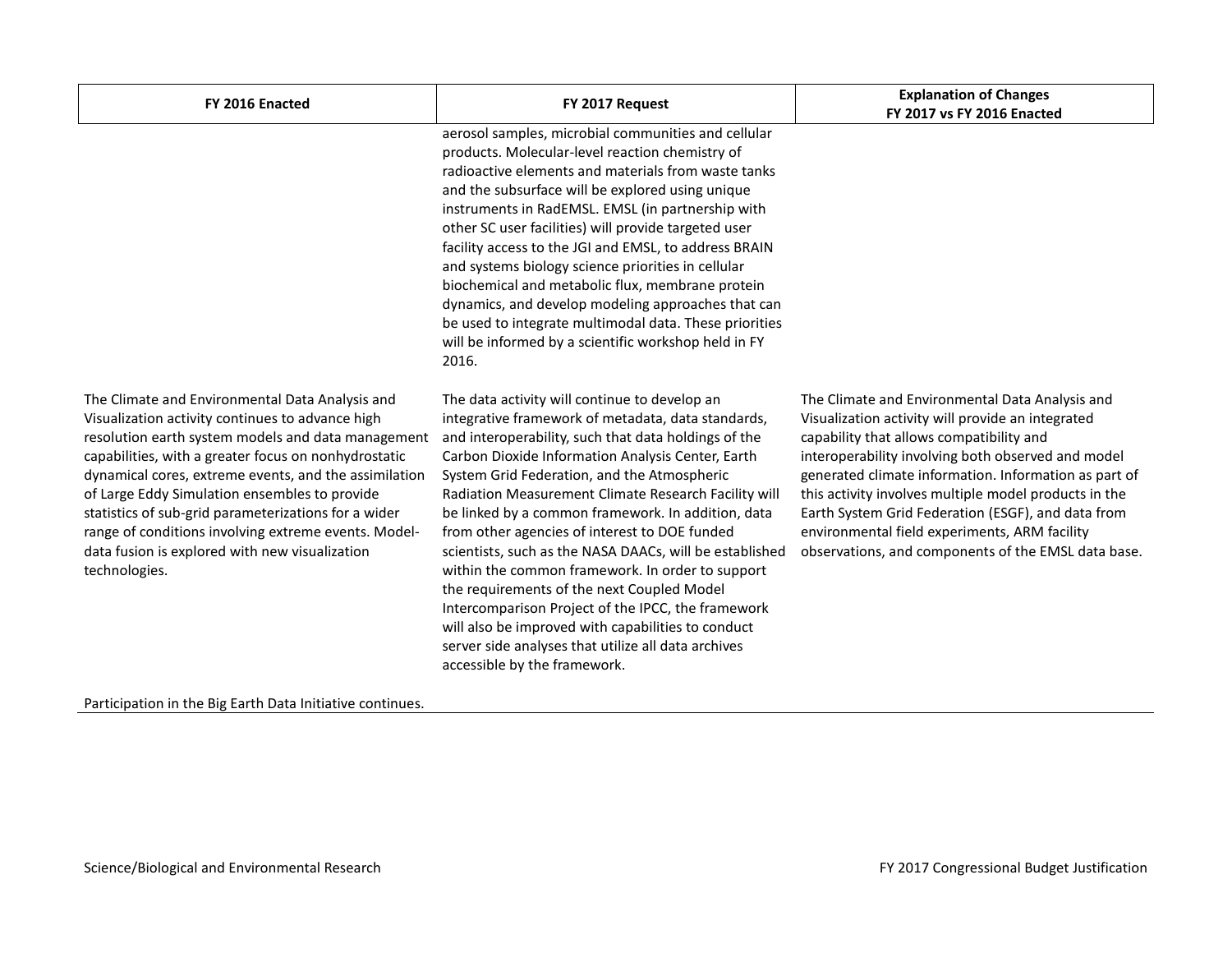## **Biological and Environmental Research Performance Measures**

In accordance with the GPRA Modernization Act of 2010, the Department sets targets for, and tracks progress toward, achieving performance goals for each program. The following table shows the targets for FY 2015 through 2017. Details on the Annual Performance Report can be found a[t http://energy.gov/cfo/reports/annual](http://energy.gov/cfo/reports/annual-performance-reports)[performance-reports.](http://energy.gov/cfo/reports/annual-performance-reports)

|                        | FY 2015                                                                                                                                      | FY 2016                                                                                                                                              | FY 2017                                          |  |  |  |  |
|------------------------|----------------------------------------------------------------------------------------------------------------------------------------------|------------------------------------------------------------------------------------------------------------------------------------------------------|--------------------------------------------------|--|--|--|--|
| Performance            | BER Climate Model-Develop a coupled climate model with fully interactive carbon and sulfur cycles, as well as dynamic vegetation to enable   |                                                                                                                                                      |                                                  |  |  |  |  |
| Goal (Measure)         | simulations of aerosol effects, carbon chemistry, and carbon sequestration by the land surface and oceans and the interactions between the   |                                                                                                                                                      |                                                  |  |  |  |  |
|                        | carbon cycle and climate                                                                                                                     |                                                                                                                                                      |                                                  |  |  |  |  |
| Target                 | Develop capabilities to extend temporal                                                                                                      | Develop and apply a fully coupled ice-sheet                                                                                                          | Extend the capabilities of the DOE's Accelerated |  |  |  |  |
|                        | resolution to sub-decadal for earth system                                                                                                   | model to estimate near-term changes to the                                                                                                           | Climate Model for Energy (ACME), to simulate     |  |  |  |  |
|                        | models.                                                                                                                                      | West Antarctic ice sheet.                                                                                                                            | and evaluate human-natural interdependencies     |  |  |  |  |
| Result                 | Met                                                                                                                                          | <b>TBD</b>                                                                                                                                           | for the carbon and water cycles.<br><b>TBD</b>   |  |  |  |  |
| <b>Endpoint Target</b> |                                                                                                                                              | BER supports the Community Earth System Model, a leading U.S. climate model, and addresses two of the most critical areas of uncertainty in          |                                                  |  |  |  |  |
|                        |                                                                                                                                              | contemporary climate science—the impacts of clouds and aerosols. Delivery of improved scientific data and models (with quantified uncertainties)     |                                                  |  |  |  |  |
|                        |                                                                                                                                              | about the potential response of the earth atmosphere system to more accurately predict the earth's future climate is essential to plan for future    |                                                  |  |  |  |  |
|                        |                                                                                                                                              | energy needs, water resources, and land use. DOE will continue to advance the science necessary to further develop predictive climate and earth      |                                                  |  |  |  |  |
|                        |                                                                                                                                              | system models at the regional spatial scale and decadal to centennial time scales, involving close coordination with the U.S. Global Change Research |                                                  |  |  |  |  |
|                        | Program and through the international science community.                                                                                     |                                                                                                                                                      |                                                  |  |  |  |  |
| Performance            |                                                                                                                                              | BER Predictive Understanding of Biological Systems-Advance an iterative systems biology approach to the understanding and manipulation of            |                                                  |  |  |  |  |
| Goal (Measure)         |                                                                                                                                              | plant and microbial genomes as a basis for biofuels development and predictive knowledge of carbon and nutrient cycling in the environment.          |                                                  |  |  |  |  |
| Target                 | Develop 1 new computationally enabled                                                                                                        | Develop an improved metabolic engineering                                                                                                            | Develop improved open access platforms for       |  |  |  |  |
|                        | approach to analyze complex genomic datasets.                                                                                                | method for modifying microorganisms for                                                                                                              | computational analysis of large genomic          |  |  |  |  |
|                        |                                                                                                                                              | biofuel production from cellulosic sugars.                                                                                                           | datasets.                                        |  |  |  |  |
| Result                 | Met                                                                                                                                          | <b>TBD</b>                                                                                                                                           | <b>TBD</b>                                       |  |  |  |  |
| <b>Endpoint Target</b> |                                                                                                                                              | BER will advance understanding of the operating principles and functional properties of plants, microbes, and complex biological communities         |                                                  |  |  |  |  |
|                        |                                                                                                                                              | relevant to DOE missions in energy and the environment. Deciphering the genomic blueprint of organisms and determining how this information is       |                                                  |  |  |  |  |
|                        |                                                                                                                                              | translated to integrated biological systems permits predictive modeling of bioprocesses and enables targeted redesign of plants and microbes. BER    |                                                  |  |  |  |  |
|                        |                                                                                                                                              | research will address fundamental knowledge gaps and provide foundational systems biology information necessary to advance development of            |                                                  |  |  |  |  |
|                        | sustainable bioenergy systems and predict impacts of changing environmental conditions on carbon cycling and other biogeochemical processes. |                                                                                                                                                      |                                                  |  |  |  |  |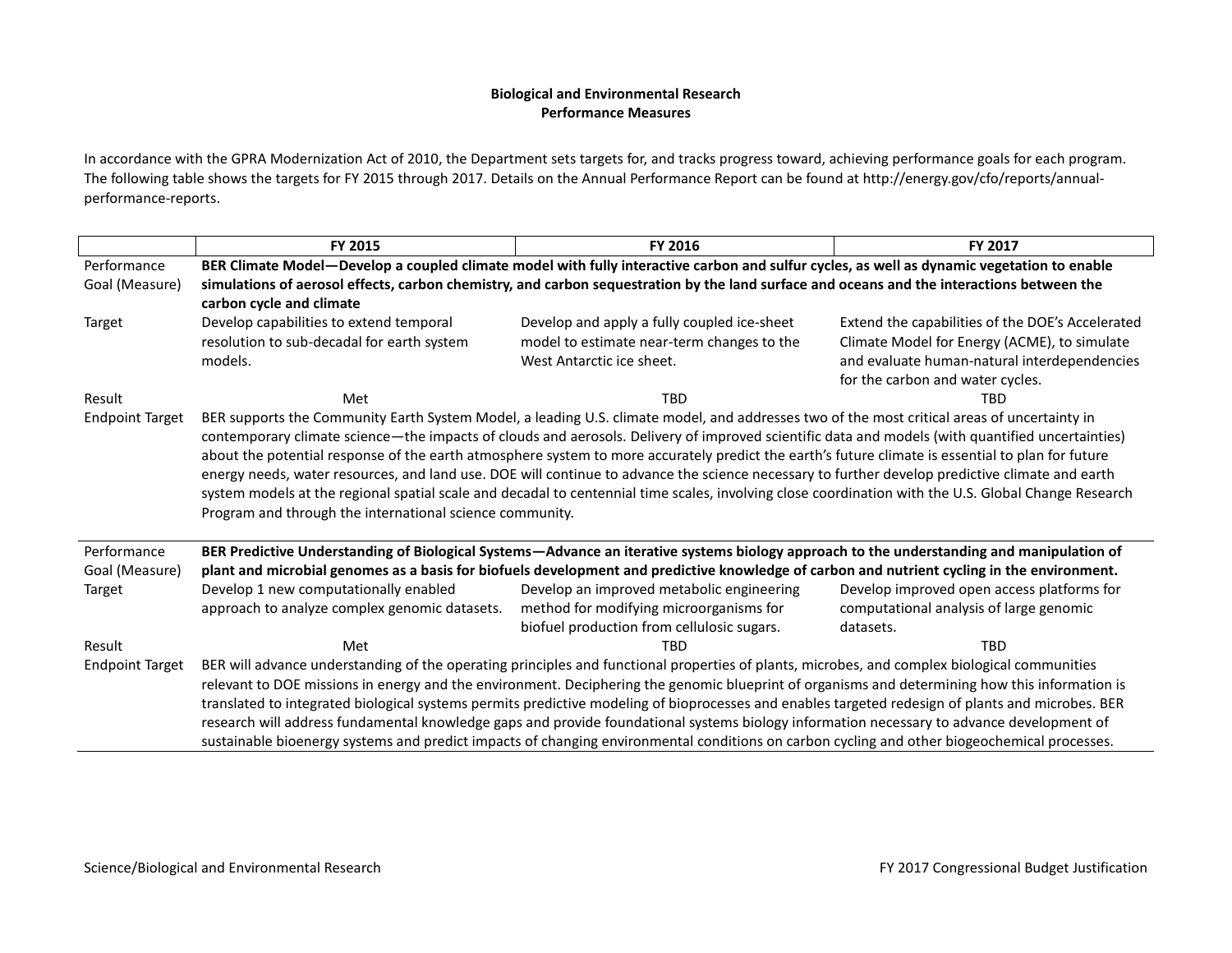# <span id="page-22-1"></span><span id="page-22-0"></span>**Biological and Environmental Research Capital Summary (\$K)**

|                                                                                                                  | <b>Total</b>    | <b>Prior Years</b>          | FY 2015<br><b>Enacted</b> | <b>FY 2015</b><br>Current | <b>FY 2016</b><br><b>Enacted</b> | FY 2017<br><b>Request</b> | <b>FY 2017 vs</b><br>FY 2016 |
|------------------------------------------------------------------------------------------------------------------|-----------------|-----------------------------|---------------------------|---------------------------|----------------------------------|---------------------------|------------------------------|
| <b>Capital Operating Expenses Summary</b><br>Total Non-MIE Capital equipment (projects<br>under \$5 million TEC) | n/a             | n/a                         | 4,667                     | 5,139                     | 4,500                            | 4,500                     | 0                            |
|                                                                                                                  |                 | <b>Funding Summary (SK)</b> |                           |                           |                                  |                           |                              |
|                                                                                                                  | FY 2015 Enacted |                             | FY 2015 Current           | FY 2016 Enacted           | FY 2017 Request                  |                           | FY 2017 vs FY 2016           |
| Research                                                                                                         | 375.293         |                             | 375.293                   | 400,025                   |                                  | 446.480                   | $+46.455$                    |
| Scientific user facilities operations and research                                                               | 197,325         |                             | 197,325                   | 188.120                   |                                  | 191.444                   | $+3,324$                     |
| Other <sup>a</sup>                                                                                               | 19,382          |                             | 0                         | 20,855                    |                                  | 23,996                    | $+3,141$                     |
| <b>Total, Biological and Environmental Research</b>                                                              | 592,000         |                             | 572.618                   | 609,000                   |                                  | 661,920                   | +52.920                      |

# **Facility Operations (\$K)**

The treatment of user facilities is distinguished between two types: TYPE A facilities that offer users resources dependent on a single, large-scale machine; TYPE B facilities that offer users a suite of resources that is not dependent on a single, large-scale machine.

|                                                           | FY 2015 Enacted | FY 2015 Current | FY 2016 Enacted | FY 2017 Request | FY 2017 vs FY 2016 |
|-----------------------------------------------------------|-----------------|-----------------|-----------------|-----------------|--------------------|
| <b>TYPE B FACILITIES</b>                                  |                 |                 |                 |                 |                    |
| <b>Atmospheric Radiation Measurement Climate Research</b> |                 |                 |                 |                 |                    |
| <b>Facility (ARM)</b>                                     | \$67,429        | \$67.429        | \$65,429        | \$65,429        | $+0$               |
| Number of users                                           | 900             | 900             | 950             | 1,000           | $+50$              |
| <b>Joint Genome Institute</b>                             | \$69,500        | \$69,500        | \$69,500        | \$70,463        | $+963$             |
| Number of users                                           | 1,000           | 1,000           | 1,300           | 1,300           | 0                  |
| <b>Environmental Molecular Sciences Laboratory</b>        | \$45,501        | \$45,501        | \$43,191        | \$45,552        | $+2,361$           |
| Number of users                                           | 715             | 715             | 715             | 750             | $+35$              |
| <b>Structural Biology Infrastructure</b> <sup>o</sup>     | \$14,895        | \$14,895        | \$10,000        | \$10,000        | 0                  |
| <b>Total Facilities</b>                                   | \$197,325       | \$197,325       | \$188,120       | \$191,444       | $+3,324$           |
| Number of users                                           | 2,615           | 2,615           | 2,965           | 3,050           | +85                |

 $\degree$  Includes SBIR and STTR.<br>b Structural Biology Infrastructure activities are at Basic Energy Sciences user facilities and the user statistics are included in the BES user statistics.